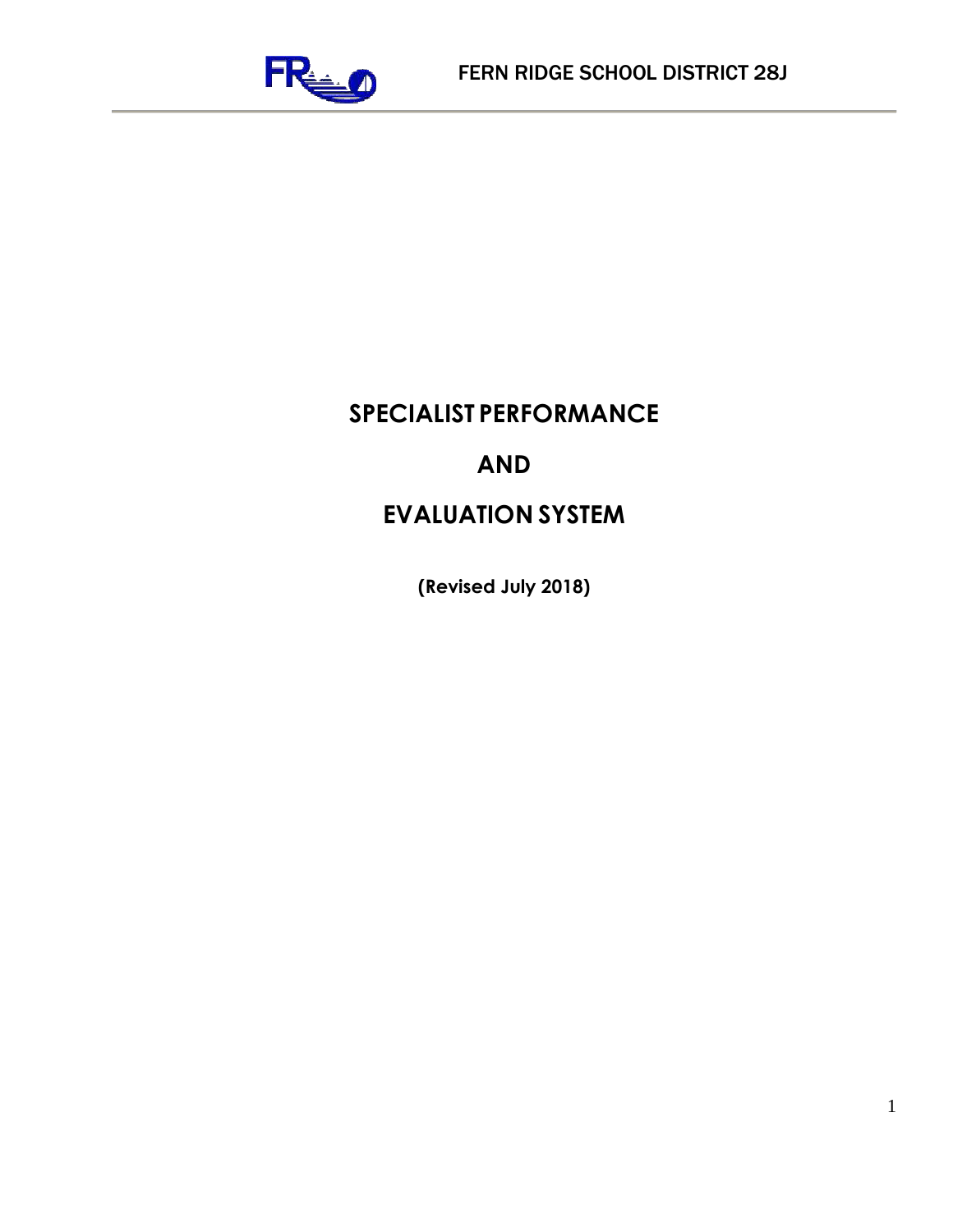

# Fern Ridge Schools

# Specialist Performance Review and Evaluation System

## TABLE OF CONTENTS

| Components of the Student Learning and Growth Goal Setting Process Key Ideas 28 |  |
|---------------------------------------------------------------------------------|--|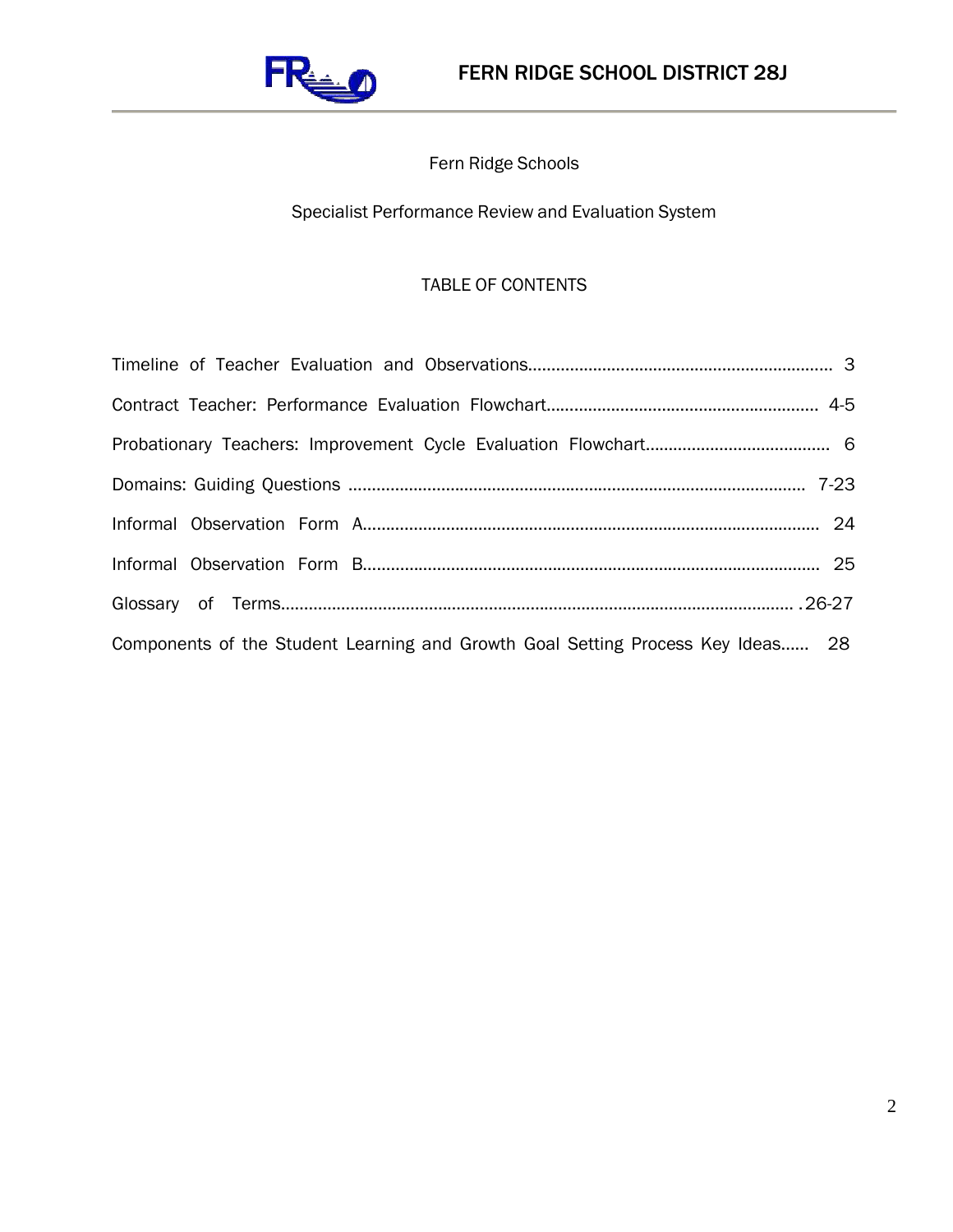

## **Timeline of Specialist Evaluation and Observations**

*The primary objective of an evaluation system is to improve instruction and to facilitate a positive learning environment where students experience success, growth, and achievement.*

*Evaluation is a collaborative, continual improvement process based on clear expectations and objective data, in which competence is verified, strengths are assessed, and excellence is acknowledged. Emphasis of the evaluation system should be professional growth where employees are empowered to be self-directed. Support and assistance are provided for individual teachers needing the opportunity to remedy specific weaknesses.*

*In addition to utilizing direct classroom observations, an evaluator may use a variety of student performance data, collaborative assignments, non-instructional duties, curricular responsibilities, and student input when formulating a final evaluation. Student feedback and/or performance data will not be used independently to formulate teacher evaluation.*

| <b>Probationary Specialist Timeline</b>                                                                                                                                                            |                                                                                                                                                                                       |                                                                                                                                                                                                                                                                    |                                                                                                                                  |
|----------------------------------------------------------------------------------------------------------------------------------------------------------------------------------------------------|---------------------------------------------------------------------------------------------------------------------------------------------------------------------------------------|--------------------------------------------------------------------------------------------------------------------------------------------------------------------------------------------------------------------------------------------------------------------|----------------------------------------------------------------------------------------------------------------------------------|
| By November 1st                                                                                                                                                                                    | By December 15th                                                                                                                                                                      | By February 1st                                                                                                                                                                                                                                                    | By June 30th                                                                                                                     |
| <b>Google Docs:</b><br><b>Yearly Self-</b><br><b>Evaluation Form</b><br><b>Professional Growth</b><br><b>Action Plan</b><br>Goal-Setting<br><b>Action Plan (SLG</b><br>form) due to<br>supervisor. | First Observation (pg.<br>24-25) and first Formal<br>Evaluation<br>(Google<br>Docs) with<br>discussions<br><b>Formal Evaluation</b><br><b>Form</b> filed with the<br>district office. | Second Observation<br>(pg. 24-25) and<br>second <b>Formal</b><br><b>Evaluation (Google</b><br><b>Docs)</b> with discussions.<br><b>Formal Evaluations</b><br>Form filed with the<br>district office.                                                               | <b>Yearly Reflection</b><br><b>Meeting, Professional</b><br><b>Growth Action Plan</b><br>and Goal-Setting Form<br>(Google Docs). |
| <b>Contract Specialist Timeline</b>                                                                                                                                                                |                                                                                                                                                                                       |                                                                                                                                                                                                                                                                    |                                                                                                                                  |
| By November 1st                                                                                                                                                                                    | By December 15th                                                                                                                                                                      | By February 1st                                                                                                                                                                                                                                                    | By June 30th                                                                                                                     |
| <b>Google Docs:</b><br><b>Yearly Self-</b><br><b>Evaluation Form</b><br><b>Professional Growth</b><br><b>Action Plan</b><br>Goal-Setting<br><b>Action Plan (SLG</b><br>form) due to<br>supervisor. | Non-Evaluation year<br>and Evaluation year:<br>Two Observations (pg.<br>24-25) with discussions.                                                                                      | Non-Evaluation Year:<br>Two Observations (pg.<br>24-25) with discussions.<br>Evaluation Year: One<br>observation (pg. 24-<br>25) and one Formal<br><b>Evaluation Form</b><br>(Google docs)<br><b>Formal Evaluations</b><br>Form filed with the<br>district office. | <b>Yearly Reflection</b><br><b>Meeting, Professional</b><br><b>Growth Action Plan</b><br>and Goal-Setting<br>Form (Google Docs)  |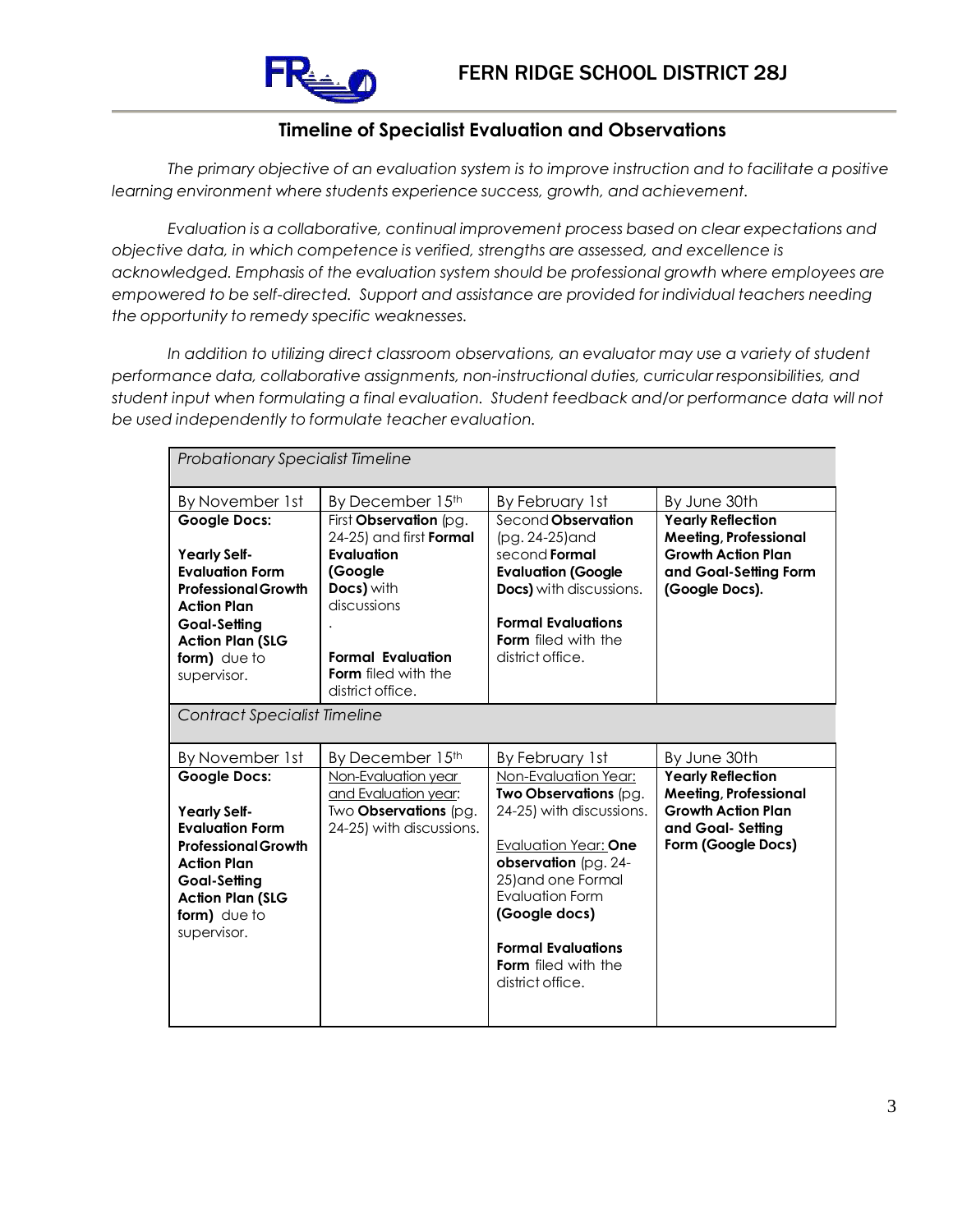

#### **Contract Specialist: Performance Evaluation Flowchart (page 1)**

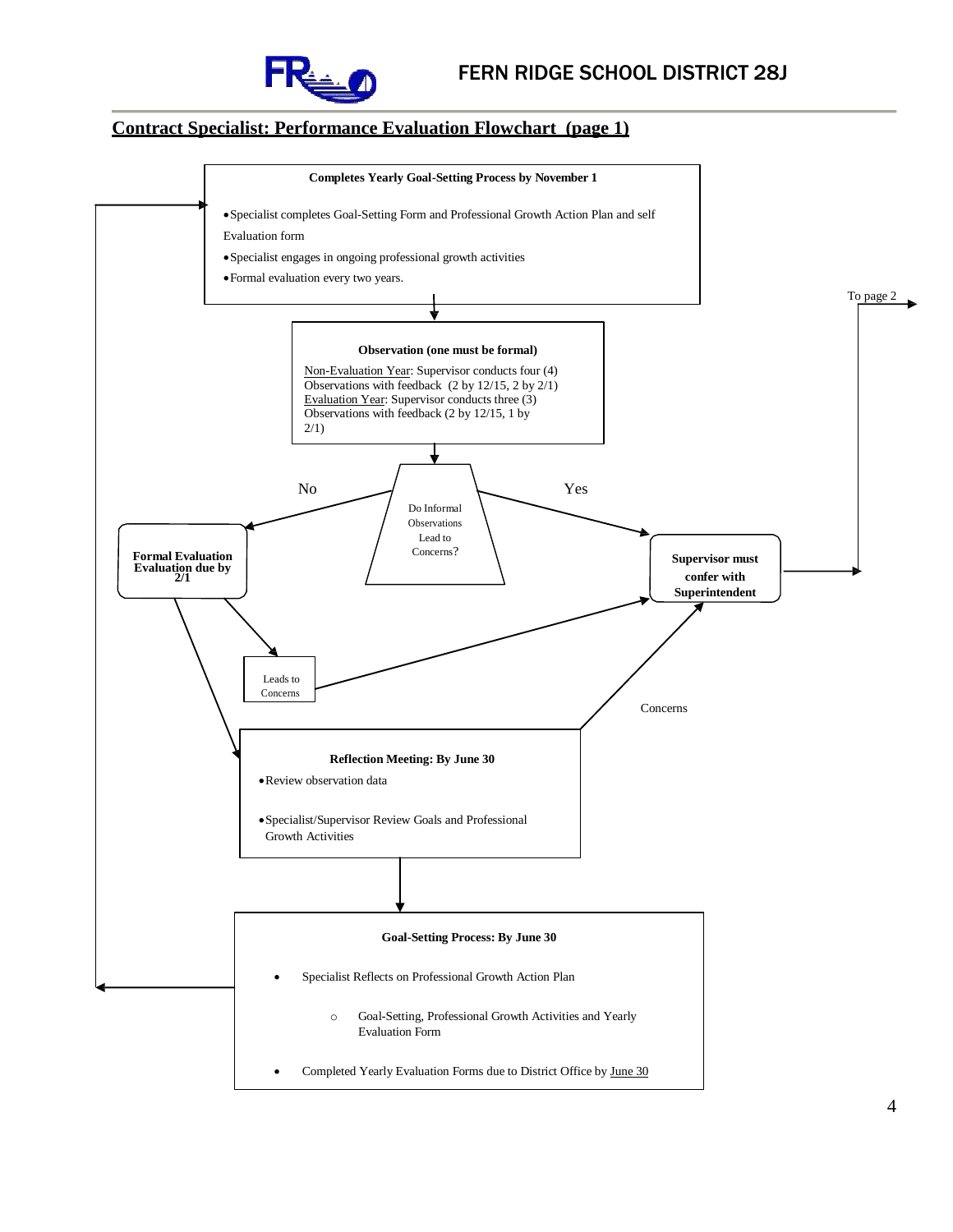

### **Contract Specialist: Performance Evaluation Flowchart (page 2)**

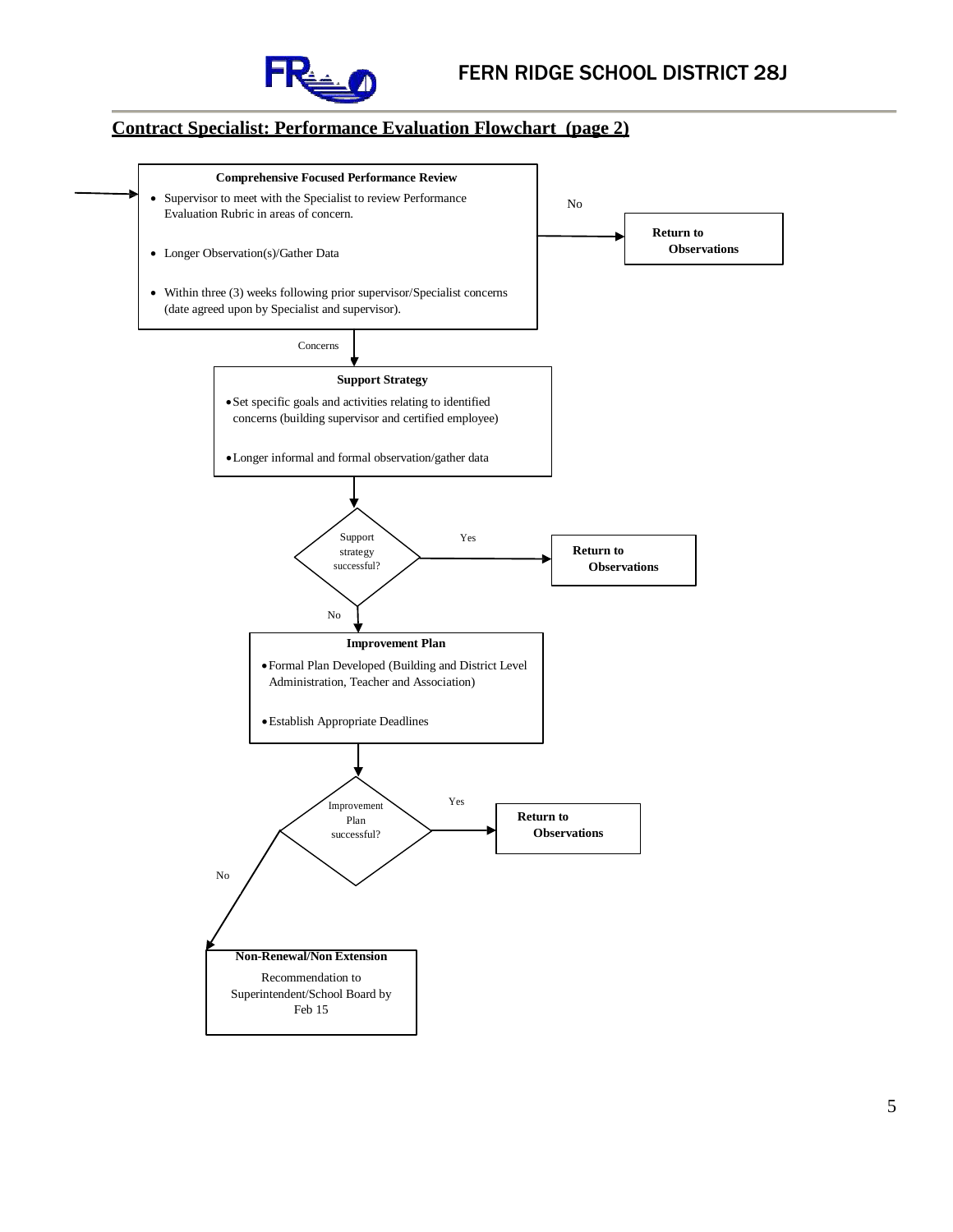

# **Probationary Teachers Evaluation Flowchart**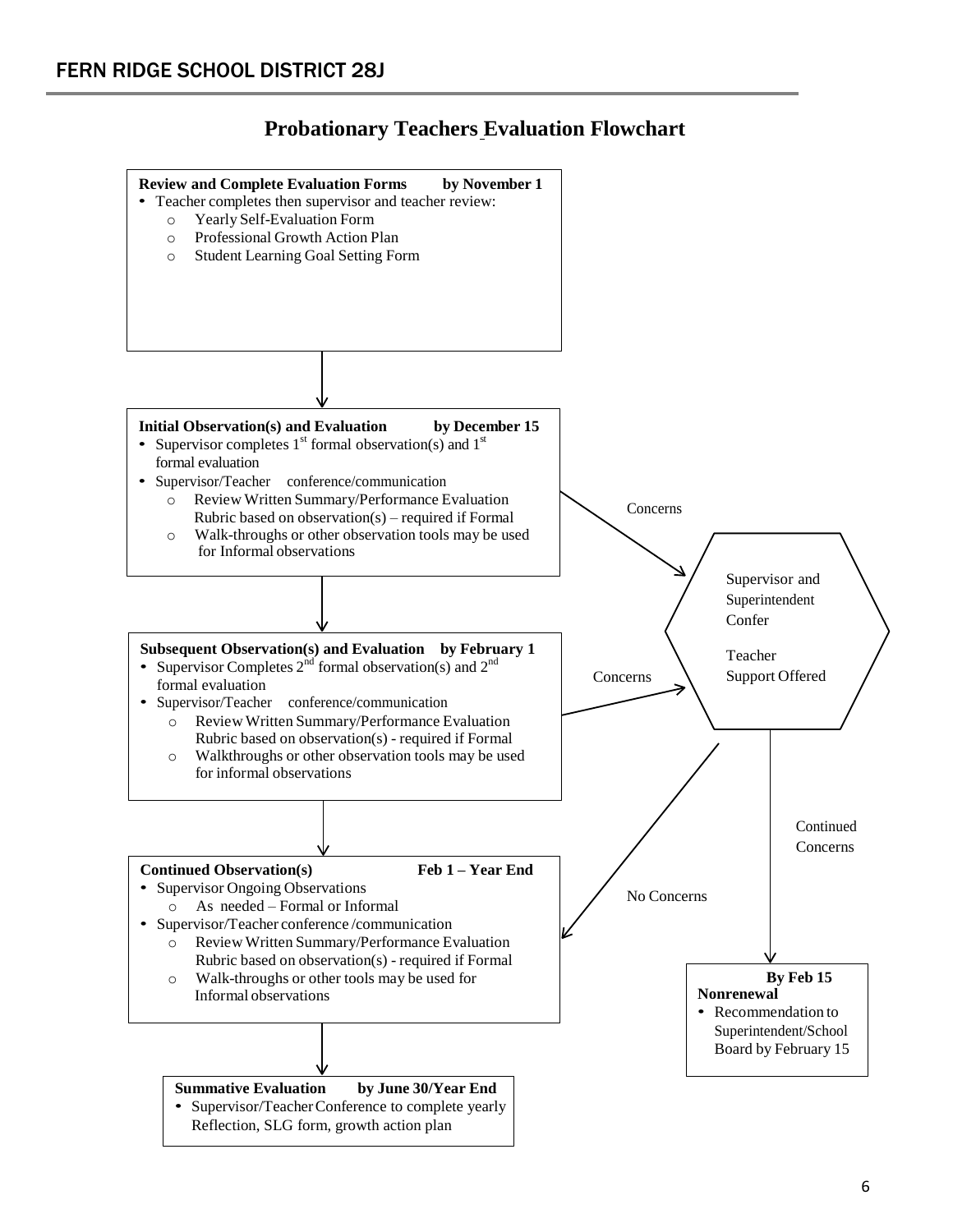

#### **Domain 1: Identification and Evaluation Specialist Standard 1: Referral Process**

#### **Guiding Questions:**

- Is the screening relevant to the needs of the student?
- Is the referral being conducted in a timely manner?
- Are the referral results conveyed to the team/teacher?

| <b>Highly Effective</b>                                                                                              | <b>Effective</b>                                                                           | Area for Growth                                                                                    | Does Not Meet                                                                                  |
|----------------------------------------------------------------------------------------------------------------------|--------------------------------------------------------------------------------------------|----------------------------------------------------------------------------------------------------|------------------------------------------------------------------------------------------------|
| Specialist is proactive in responding to<br>referrals and completes highly competent<br>screenings of student needs. | Specialist responds to referrals and<br>completes thorough screenings of student<br>needs. | Specialist responds to referrals when<br>pressed and completes adequate<br>screenings of students. | Specialist fails to respond to referrals or<br>completes hasty screenings of student<br>needs. |
|                                                                                                                      |                                                                                            |                                                                                                    |                                                                                                |

- Procedures for referrals and screening results are clear and communicated to staff and key stakeholders.
- RTI and EBISS documentation.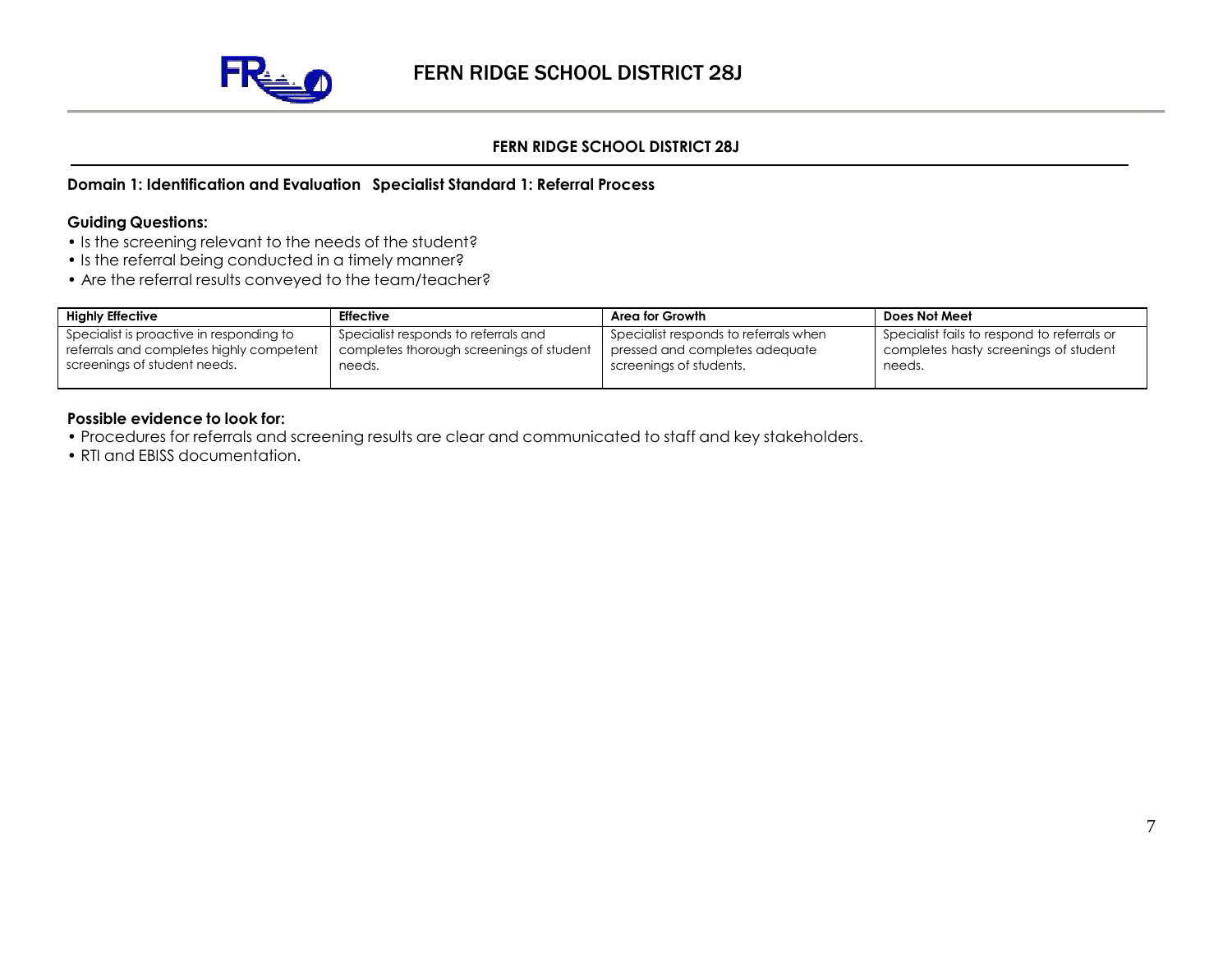

#### **Domain 1: Identification and Evaluation Specialist Standard 2: Assessment**

#### **Guiding Questions:**

- Does the Specialist use a variety of testing materials?
- What kind of assessment data does the Specialist use to inform decision making?
- Does the Specialist observe in multiple settings?

| <b>Highly Effective</b>                                                                                                                                                                                | <b>Effective</b>                                                                                                                            | Area for Growth                                                                                     | Does Not Meet                                                                                                                               |
|--------------------------------------------------------------------------------------------------------------------------------------------------------------------------------------------------------|---------------------------------------------------------------------------------------------------------------------------------------------|-----------------------------------------------------------------------------------------------------|---------------------------------------------------------------------------------------------------------------------------------------------|
| Specialist uses and interprets a variety of<br>non-discriminatory standardized and non-<br>standardized assessments and observes in<br>multiple contexts to evaluate students'<br>strengths and needs. | Specialist uses and interprets a variety of<br>non-discriminatory standardized<br>assessments to evaluate students'<br>strengths and needs. | Specialist uses and interprets limited<br>assessments to evaluate students'<br>strengths and needs. | Specialist administers inappropriate<br>assessments to evaluate students'<br>strengths and needs. Does not interpret<br>results accurately. |

- The Specialist selects current, culturally sensitive, and evidence-based assessment techniques and tools relevant to the identified referral questions.
- The Specialist obtains information about student's strengths and needs from a variety of sources.
- The Specialist observes student within multiple contexts of performance.
- Assessments are performed, scored, and interpreted with accuracy.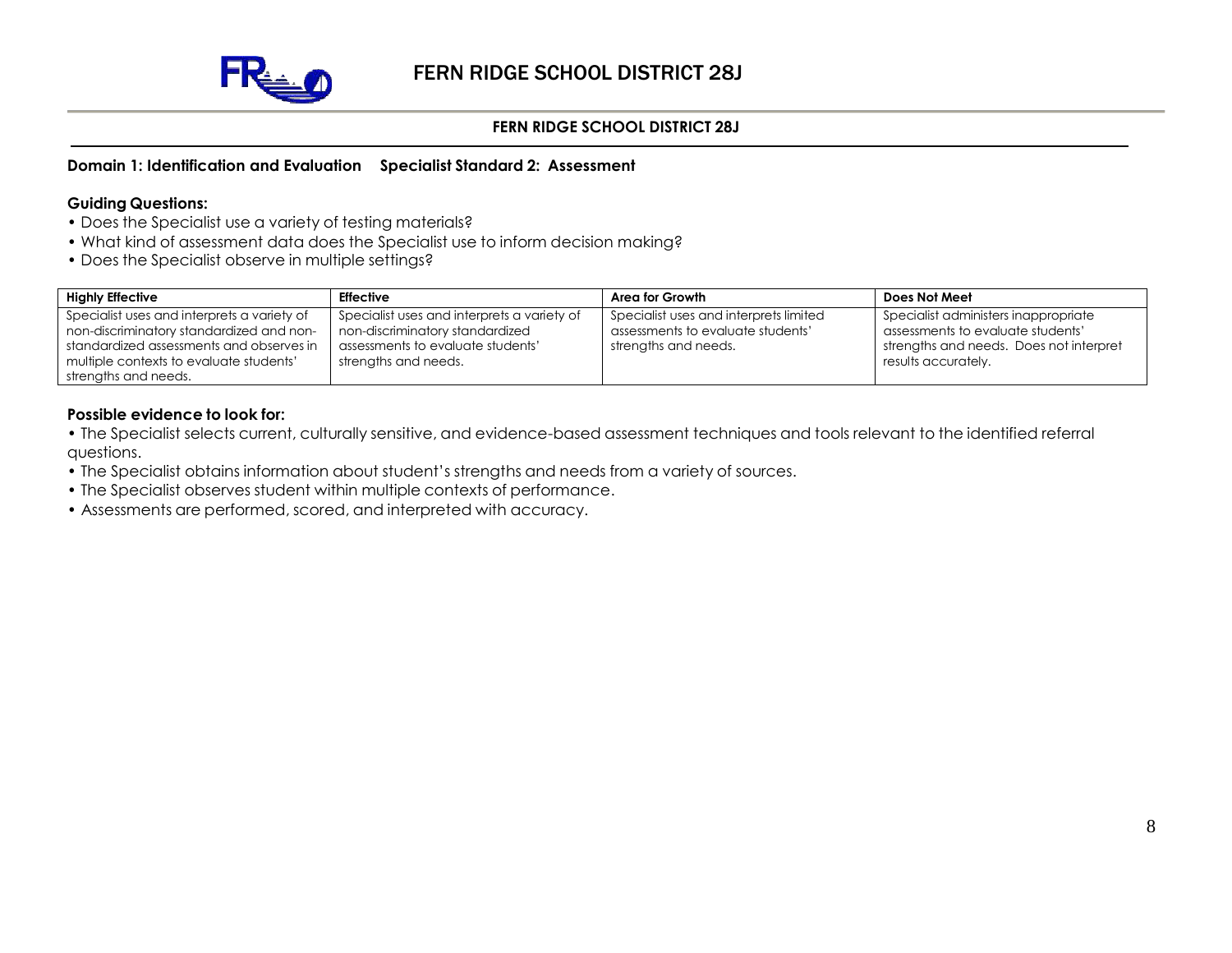

#### **Domain 1: Identification and Evaluation: Specialist Standard 3: Documentation of Evaluation**

#### **Guiding Questions:**

- Are the evaluation reports clearly written and understandable?
- Is the evaluation information presented to key stakeholders in a way that is clear and tied to educational performance?
- Is the Specialist able to answer questions presented by key stakeholders?

| <b>Highly Effective</b>                                                                                                                                                                                                                                                                                         | <b>Effective</b>                                                                                                                                                                                                           | Area for Growth                                                                                                                                                             | Does Not Meet                                                                                                                                                                 |
|-----------------------------------------------------------------------------------------------------------------------------------------------------------------------------------------------------------------------------------------------------------------------------------------------------------------|----------------------------------------------------------------------------------------------------------------------------------------------------------------------------------------------------------------------------|-----------------------------------------------------------------------------------------------------------------------------------------------------------------------------|-------------------------------------------------------------------------------------------------------------------------------------------------------------------------------|
| Evaluation results are comprehensive, well<br>written, and show a clear understanding<br>of student's unique needs. Pertinent<br>information, including specific<br>recommendations that are relevant to<br>evaluation findings, is provided to assist<br>with planning program and determining<br>eligibility. | Evaluation results show a clear<br>understanding of student's unique needs.<br>Pertinent information, including general<br>recommendations, is provided to assist<br>with planning program and determining<br>eligibility. | Evaluation results show adequate<br>understanding of student's needs. Limited<br>information is provided to assist with<br>planning program and determining<br>eligibility. | Evaluation results show minimal<br>understanding of student's needs.<br>Inadequate information is provided to<br>assist with planning program and<br>determining eligibility. |

- The Specialist analyzes and interprets information gained through assessment and state guidelines to determine student eligibilities.
- The Specialist integrates results of assessments and develops recommendations.
- The Specialist provides clear, concise written documentation to include relevant history and overall levels of communicative functioning.
- The Specialist effectively communicates how disability adversely affects students' educational performance.
- Content is clearly written and understandable.
- District and Federal time requirements are met.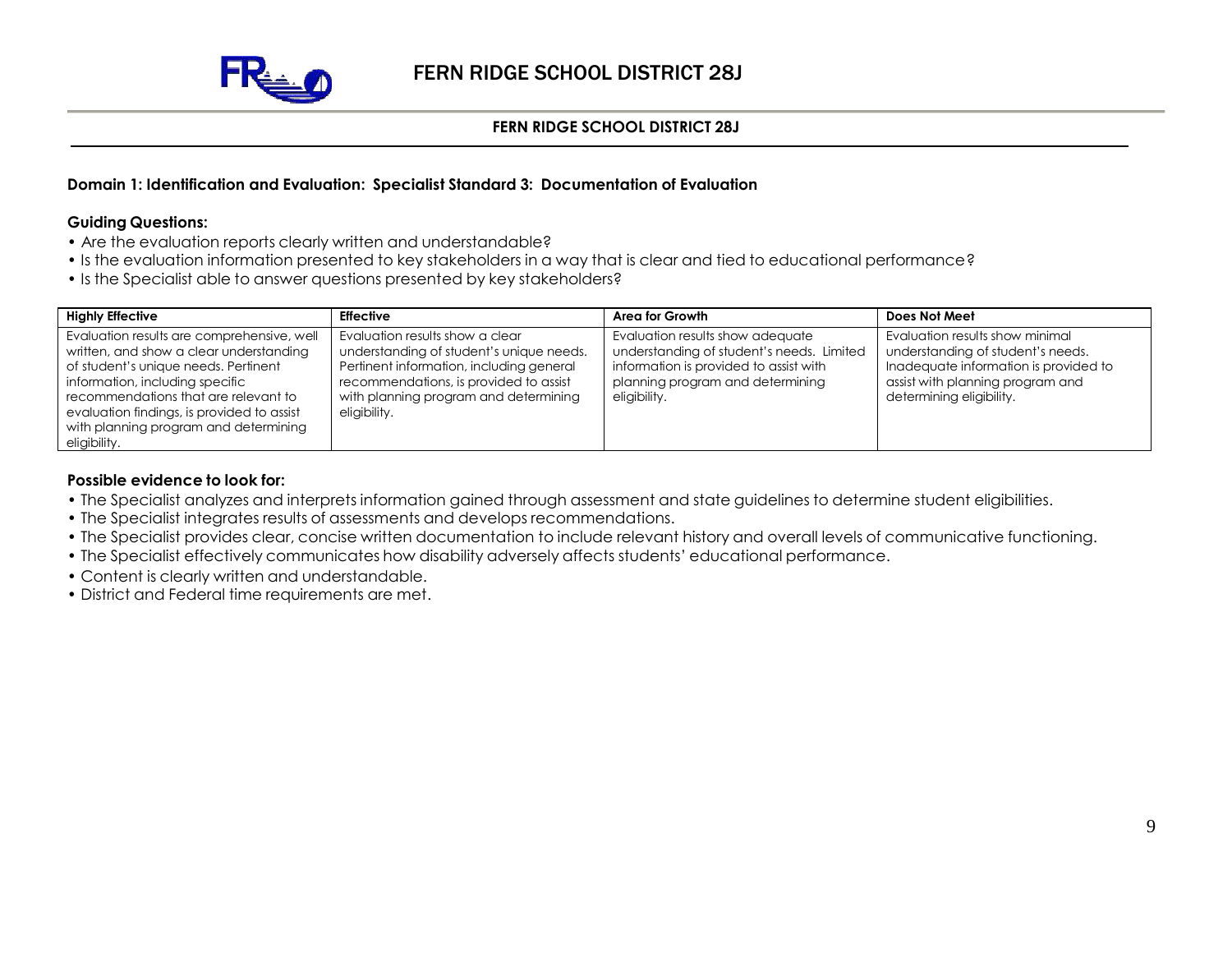

#### **Domain 2: Preparation and Planning Specialist Standard 4: Communication**

#### **Guiding Questions:**

- Does Specialist collaborate with parents, school personnel, and key stakeholders when developing programs and services for student?
- Does the Specialist meet and/or communicate regularly with colleagues regarding students' needs?

| <b>Highly Effective</b>              | <b>Effective</b>                    | Area for Growth                     | Does Not Meet                         |
|--------------------------------------|-------------------------------------|-------------------------------------|---------------------------------------|
| Specialist engages in routine and    | Specialist engages in routine and   | Specialist engages in some          | Specialist rarely engages in          |
| Exemplary communication with         | effective communication with        | communication with parents, school  | communication with parents, school    |
| parents, school personnel, and key   | parents, school personnel, and key  | personnel, and key stakeholders.    | personnel, and key stakeholders.      |
| stakeholders. Specialist uses and    | stakeholders. Specialist uses       | Specialist uses some information to | Specialist rarely uses information to |
| shares pertinent information to plan | pertinent information to plan       | plan programs and services for      | plan programs and services for        |
| programs and services for students.  | programs and services for students. | students.                           | students.                             |

#### **Possible evidence to look for:**

- The Specialist is receptive to input from colleagues.
- The Specialist encourages colleagues to share professional ideas, thoughts, and comments regarding students' educational needs.
- The Specialist maintains documentation of communication with parents, school personnel, and key stakeholders.

#### **Domain 2: Preparation and Planning Specialist Standard 5: Goal Development**

#### **Guiding Questions:**

- Is the Specialist familiar with the Oregon Common core State Standards and how they influence speech-language goal development?
- Is the speech-language IEP goal(s) clear and measureable and based on current and relevant data?

| <b>Highly Effective</b>                                                                                                                                                                                               | <b>Effective</b>                                                                                                                                             | Area for Growth                                                                                                                                                                                      | Does Not Meet                                                                                                                          |
|-----------------------------------------------------------------------------------------------------------------------------------------------------------------------------------------------------------------------|--------------------------------------------------------------------------------------------------------------------------------------------------------------|------------------------------------------------------------------------------------------------------------------------------------------------------------------------------------------------------|----------------------------------------------------------------------------------------------------------------------------------------|
| Specialist develops clear and<br>measureable goals based on a variety of<br>assessment results and input from the IEP<br>team that are aligned with<br>developmental norms and Oregon<br>Common Core State Standards. | Specialist develops measureable goals<br>based on assessment results that are<br>aligned with developmental norms and<br>Oregon Common Core State Standards. | Specialist rarely develops measurable<br>goals. Developed goals are based on<br>limited information and are sometimes<br>aligned with developmental norms and<br>Oregon Common Core State Standards. | Specialist develops non-measurable<br>goals that are not aligned with<br>developmental norms and Oregon<br>Common Core State Standads. |

- The Specialist is familiar with students' IEP goals and they are readily available.
- The Specialist draws from Common Core State Standards when writing IEP goals.
- The Specialist uses a variety of formal and informal assessment results when developing goals.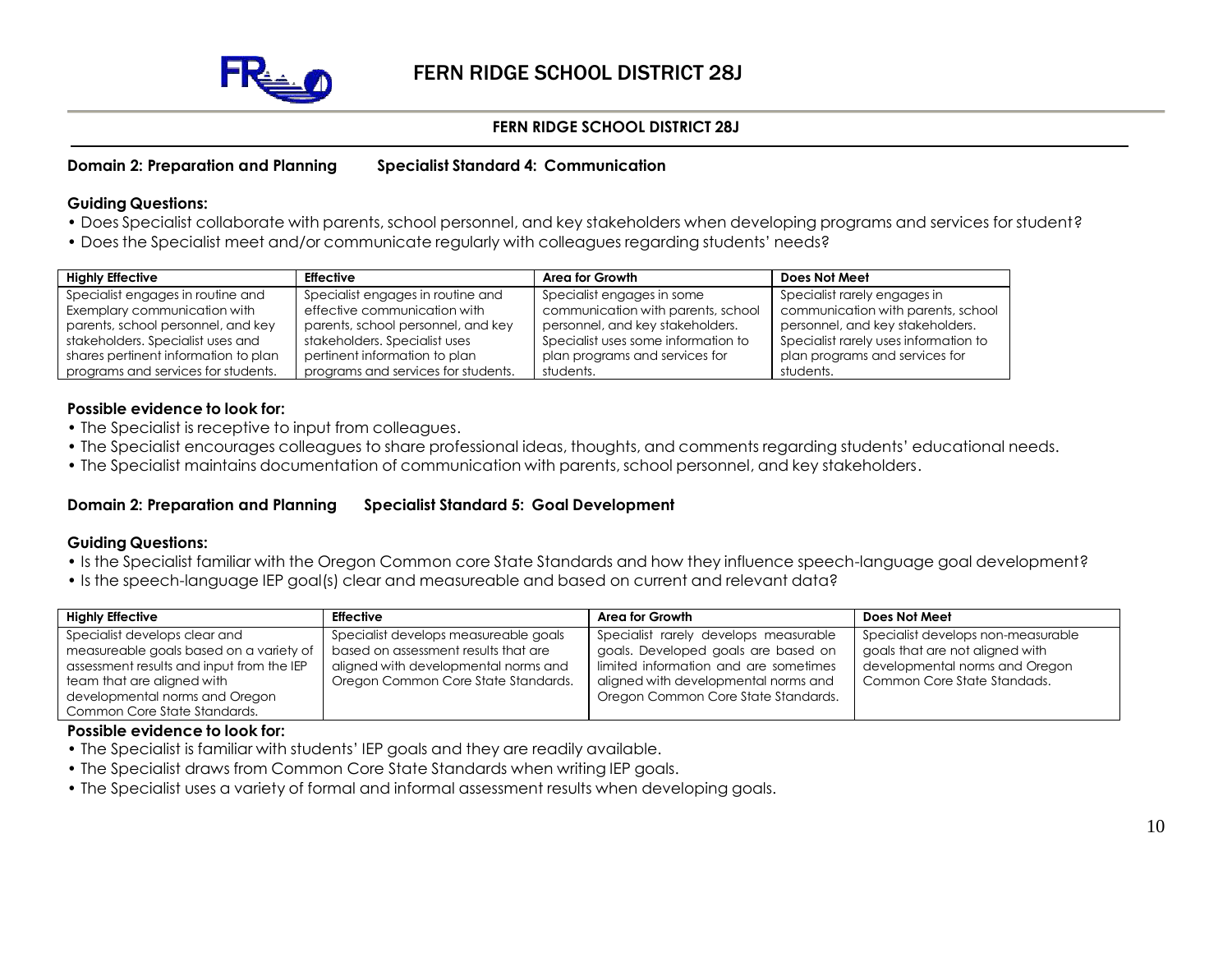

#### **Domain 2: Preparation and Planning Specialist Standard 6: Materials**

#### **Guiding Questions:**

- Does the Specialist use a variety of materials to meet the needs of the students?
- Does the Specialist connect materials to the learning objectives of the session?
- Does the Specialist use developmentally appropriate materials?

| <b>Highly Effective</b>                    | <b>Effective</b>                          | Area for Growth                       | Does Not Meet                              |
|--------------------------------------------|-------------------------------------------|---------------------------------------|--------------------------------------------|
| Specialist selects, organizes, creates and | Specialist selects, organizes, and adapts | Specialist selects materials that are | Specialist uses limited materials that are |
| adapts innovative and developmentally      | relevant and developmentally              | somewhat relevant and                 | not connected or relevant to the           |
| appropriate materials for the students'    | appropriate materials for the students'   | developmentally appropriate for the   | students' individual communication         |
| individual communication                   | individual communication                  | students' individual communication    | $goal(s)/need(s)$ .                        |
| goal(s)/need(s). SPECIALIST shares         | goal(s)/need(s).                          | goal(s)/need(s).                      |                                            |
| materials with colleagues.                 |                                           |                                       |                                            |

- The Specialist selects/develops unique materials to meet their students' needs.
- The Specialist adapts/uses classroom curriculum.
- The Specialist shares materials with colleagues.
- The Specialist is able to modify materials during therapy sessions, as needed.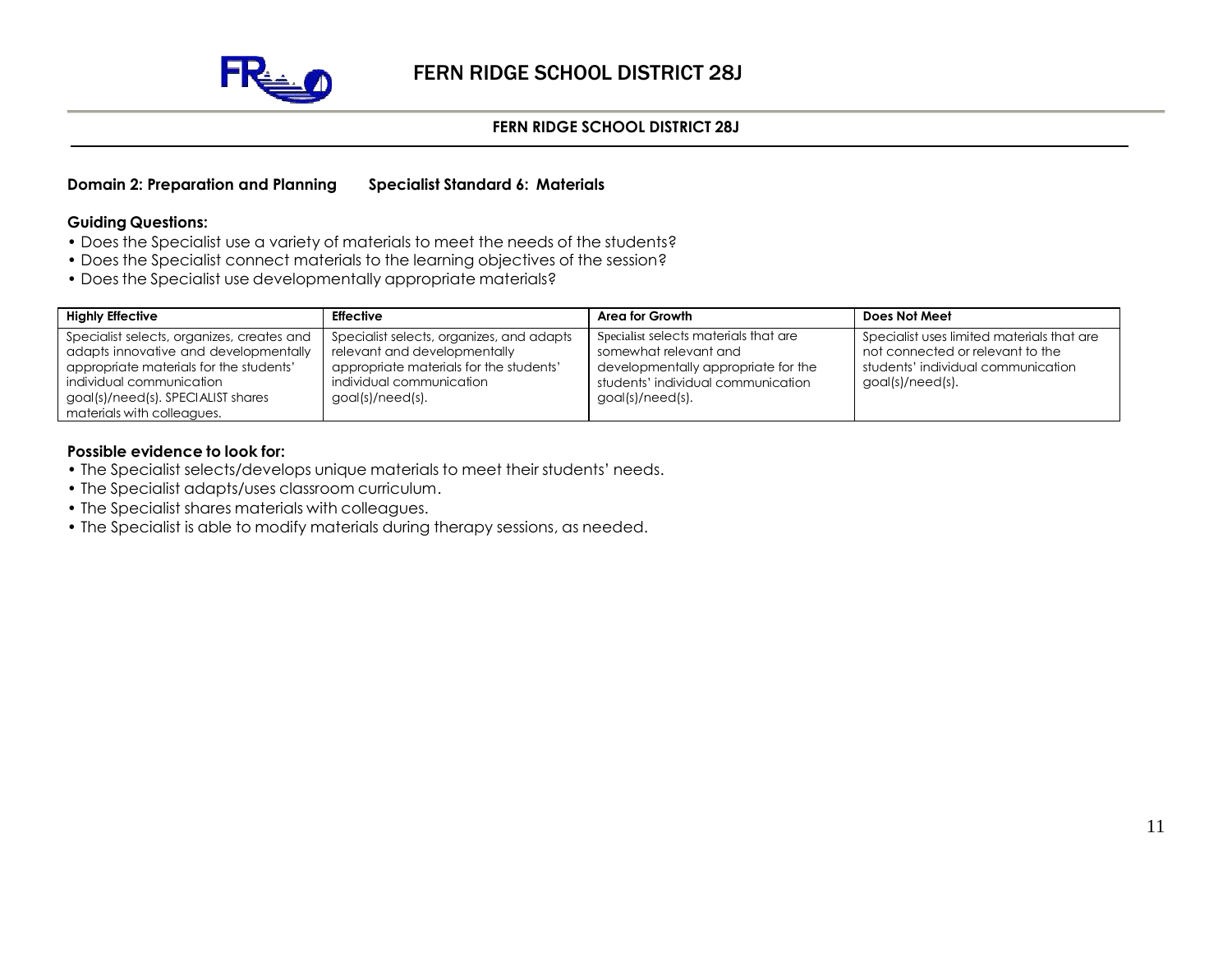

#### **Domain 3: Delivery of Service Specialist: Standard 7: Intervention**

#### **Guiding Questions:**

- Does the Specialist implement evidence-based interventions when supporting student goals and objectives?
- Does the Specialist use a variety of tools and strategies to engage and motivate students?
- Does the Specialist provide timely feedback/reinforcement?

| <b>Highly Effective</b>                                                                                                                                                          | <b>Effective</b>                                                                                                      | Area for Growth                                                                                                                            | Does Not Meet                                                                                                                    |
|----------------------------------------------------------------------------------------------------------------------------------------------------------------------------------|-----------------------------------------------------------------------------------------------------------------------|--------------------------------------------------------------------------------------------------------------------------------------------|----------------------------------------------------------------------------------------------------------------------------------|
| Specialist systematically implements<br>evidence-based interventions to foster<br>communicative competence and<br>provides consistent feedback and<br>reinforcement to students. | Specialist implements evidence-based<br>interventions and provides some<br>feedback and reinforcement to<br>students. | Specialist occasionally implements<br>evidence-based interventions and<br>provides inconsistent feedback and<br>reinforcement to students. | Specialist rarely implements evidence-<br>based interventions and does not<br>provide feedback and reinforcement to<br>students. |

- The Specialist can describe best practices when it comes to instruction and research.
- The Specialist promotes generalization of therapeutic interventions.
- The Specialist implements the service delivery model most appropriate to the student's communication challenges and needs.
- The Specialist expresses feedback clearly and respectfully.
- The therapy activities are appropriate for the student's age, grade, and cognitive level as well as interest and aptitudes.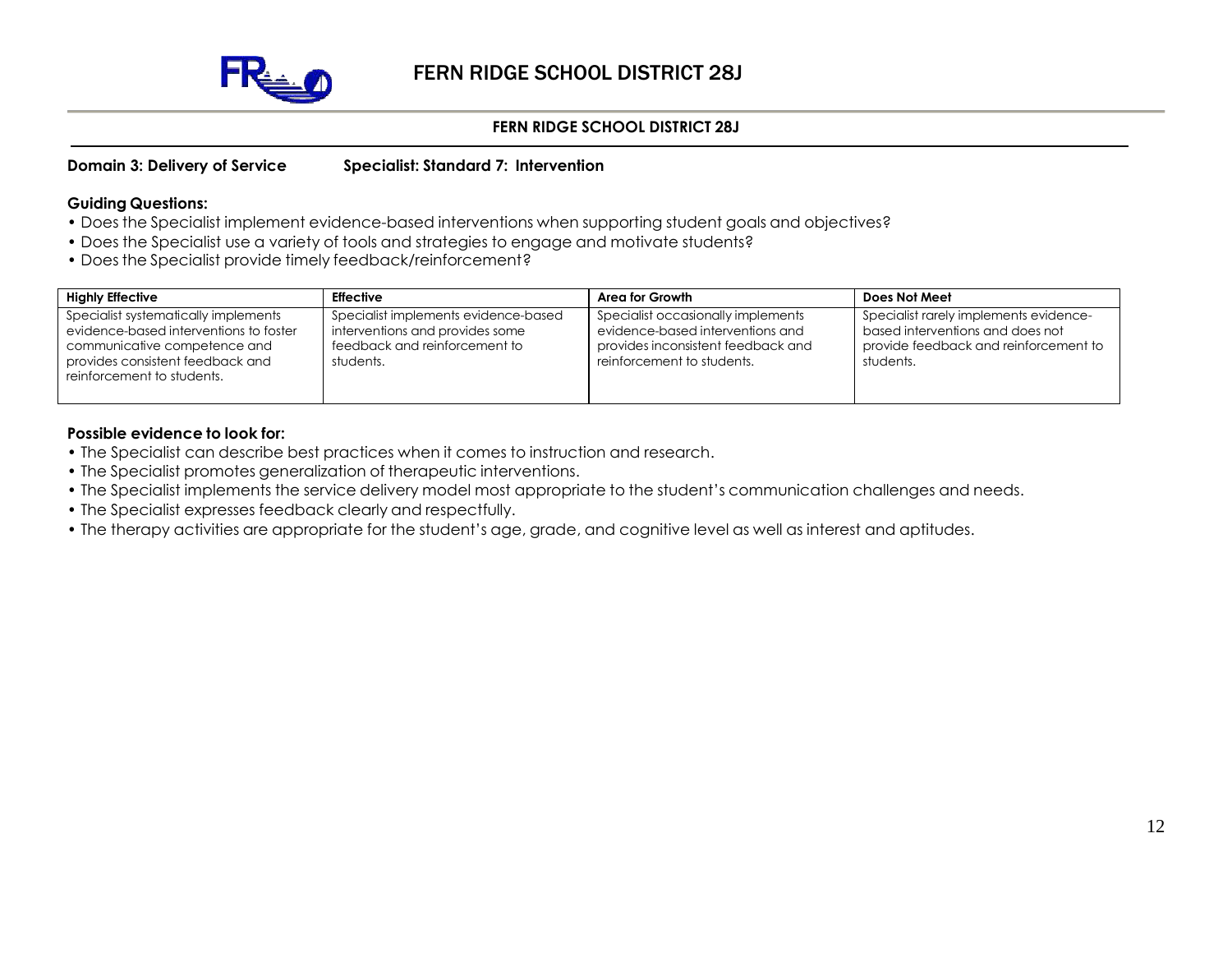

#### **Domain 3: Delivery of Service Specialist Standard 8: Knowledge of Student Need**

#### **Guiding Questions:**

- Does the Specialist understand the educational needs of his/her student?
- Is the Specialist familiar with the students' IEP goals?
- Does the Specialist collaborate with school personnel to determine student needs and how to address them?

| <b>Highly Effective</b>                  | Effective                                  | Area for Growth                           | Does Not Meet                            |
|------------------------------------------|--------------------------------------------|-------------------------------------------|------------------------------------------|
| Specialist displays robust understanding | Specialist displays solid understanding of | Specialist displays general understanding | Specialist displays minimal              |
| of how disabilities impact students'     | how disabilities impact students'          | of how disabilities impact students'      | understanding of how disabilities impact |
| attitudes, behaviors and performances.   | attitudes, behaviors and educational       | attitudes, behaviors and educational      | students' attitudes, behaviors and       |
| Utilizes this knowledge to create        | performances. Utilizes this knowledge to   | performances. Occasionally utilizes this  | educational performances. Does not       |
| meaningful and realistic opportunities   | differentiate instruction.                 | knowledge to differentiate instruction.   | differentiate instruction.               |
| and to differentiate instruction.        |                                            |                                           |                                          |

- The Specialist orchestrates Exemplary strategies, materials, and groupings to involve and motivate students.
- Students are actively engaged in learning.
- The Specialist capitalizes on teachable moments.
- The Specialist is effectively able to communicate learning goals and objectives to students.
- The planned instruction is relevant to student learning styles and needs and to cultural differences.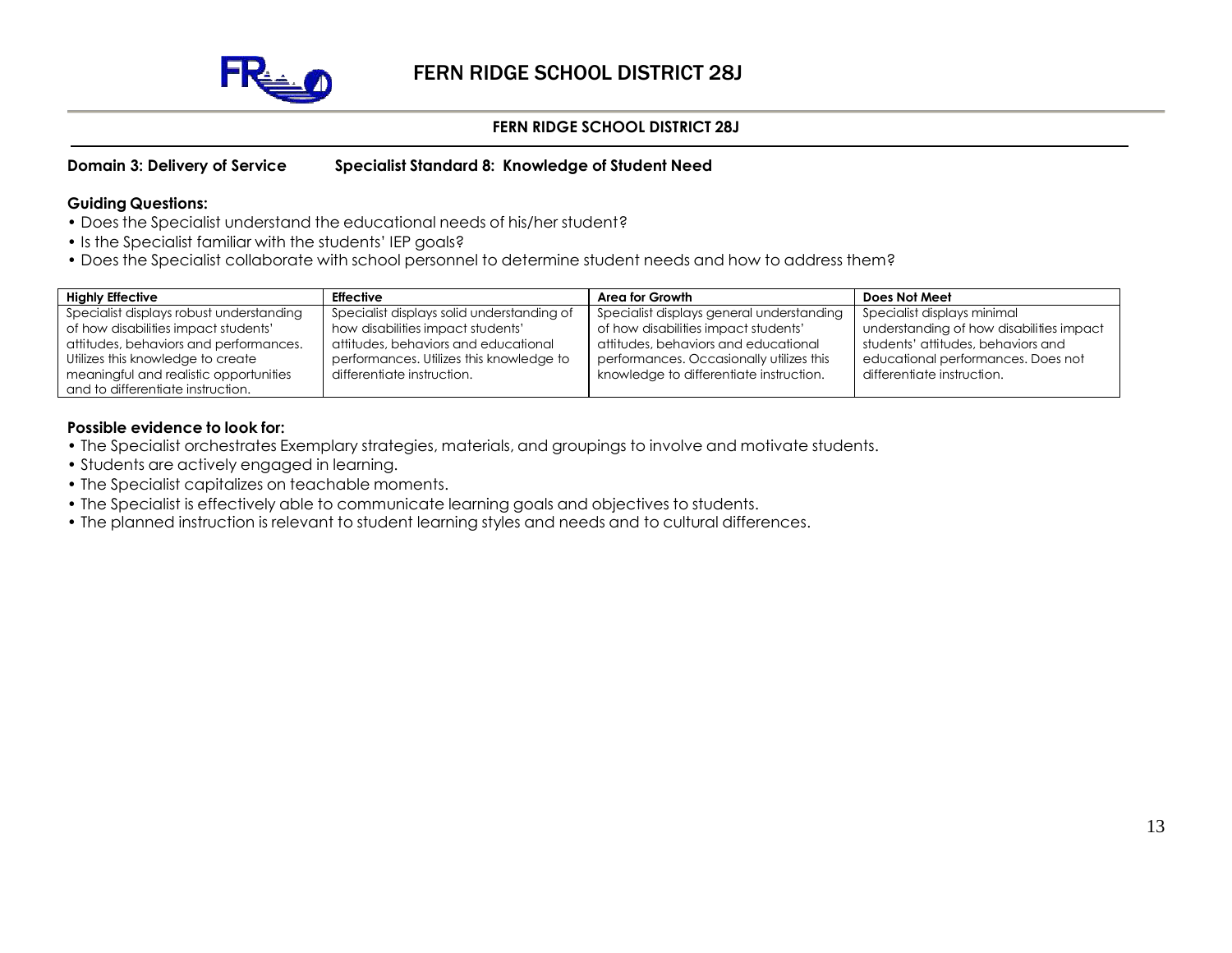

#### **Domain 3: Delivery of Services Specialist Standard 9: Flexibility/Responsiveness**

#### **Guiding Questions:**

- Does the Specialist modify therapeutic instruction based on data gathered during therapy?
- Does the Specialist use a variety of scaffolding techniques?
- Does the Specialist use frequent assessment techniques to monitor and adjust their instruction in a timely manner?

| <b>Highly Effective</b>                   | <b>Effective</b>                        | Area for Growth                  | Does Not Meet                            |
|-------------------------------------------|-----------------------------------------|----------------------------------|------------------------------------------|
| Specialist is continually seeking ways to | Specialist makes revisions in treatment | Specialist considers changes in  | Specialist adhere to the plan or program |
| improve treatment and makes changes       | when confronted with evidence of the    | treatment when confronted with   | in spite of evidence of its inadequacy.  |
| as appropriate in response to student,    | need for change.                        | evidence of the need for change. |                                          |
| parent, and/or teacher input.             |                                         |                                  |                                          |

- Students are actively engaged in learning.
- Students understand and learn what is delivered.
- A variety of formative and summative assessments are in use.
- The Specialist capitalizes on teachable moments.
- The Specialist helps colleagues adapt and differentiate instruction for students.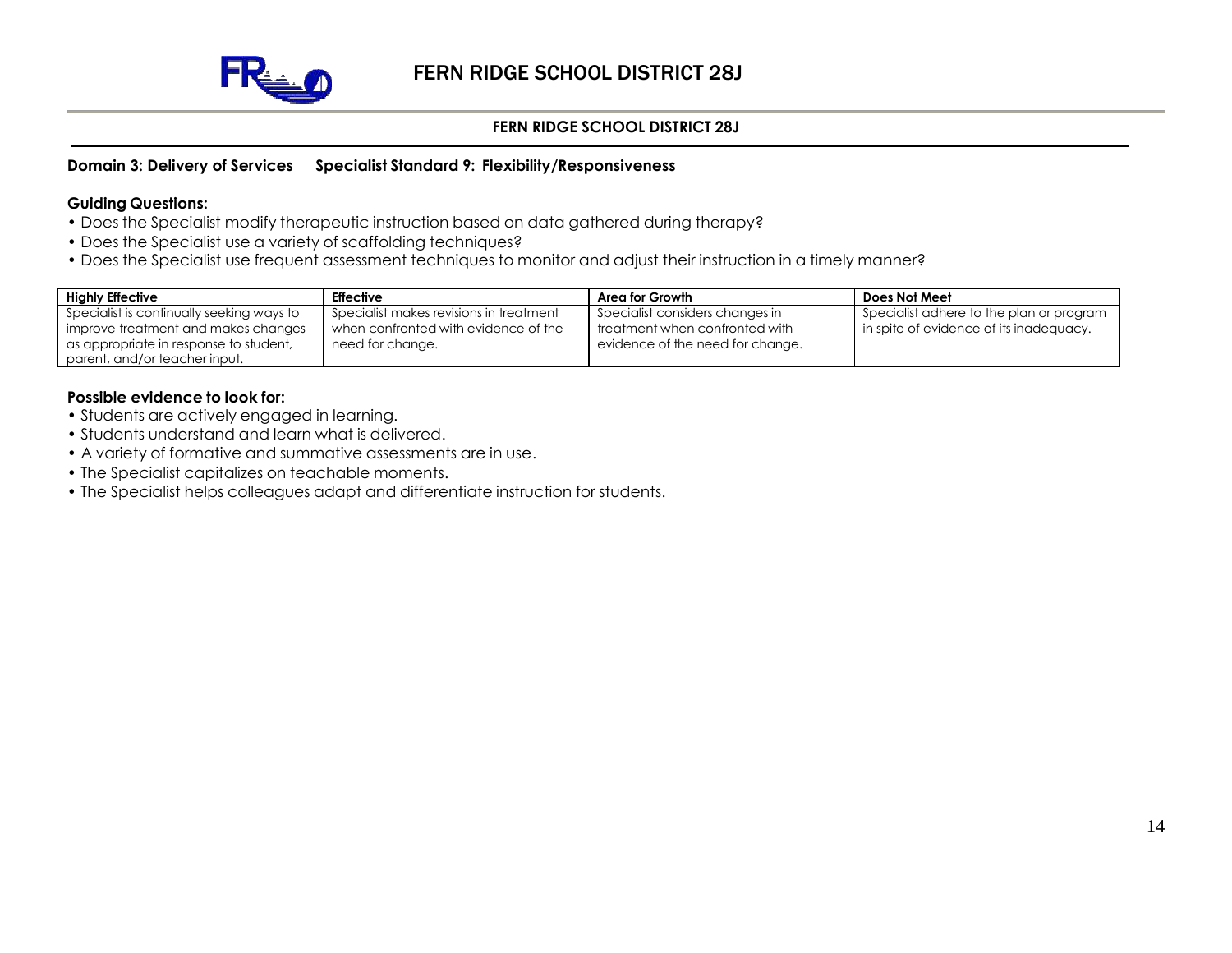

#### **Domain 3: Delivery of Services Specialist Standard 10: Student Interactions**

#### **Guiding Questions:**

- Do students feel safe, respected and valued?
- How does the Specialist respond to students' treatment of each other in the therapy environment?
- Does the Specialist make connections with students?

| <b>Highly Effective</b>                                                                                                                                                                                                                                       | <b>Effective</b>                                                                                                                                           | Area for Growth                                                                                                                                                                                                  | Does Not Meet                                                                                                                                                                |
|---------------------------------------------------------------------------------------------------------------------------------------------------------------------------------------------------------------------------------------------------------------|------------------------------------------------------------------------------------------------------------------------------------------------------------|------------------------------------------------------------------------------------------------------------------------------------------------------------------------------------------------------------------|------------------------------------------------------------------------------------------------------------------------------------------------------------------------------|
| Specialist shows warmth, caring, respect,<br>and fairness for all students and builds<br>strong relationships. Earns students'<br>respect and creates a climate in which<br>disruption of learning is extremely rare<br>and handled promptly and effectively. | Specialist is fair and respectful toward<br>students and builds positive relationships.<br>Builds a culture of respect within the<br>learning environment. | Specialist is fair and respectful toward<br>most students and builds positive<br>relationships with some. Wins the respect<br>of some students but there are regular<br>disruptions in the learning environment. | Specialist is sometimes unfair and<br>disrespectful to the group; plays<br>favorites. Is not respected by students<br>and the learning environment is<br>frequently chaotic. |

- The Specialist communicates with students in a respectful and positive manner in all situations.
- The Specialist models effective communication, empathy and respect.
- The Specialist's non-verbal cues match what he/she is saying to the student.
- The Specialist is poised and dynamic and promptly addresses virtually all discipline problems.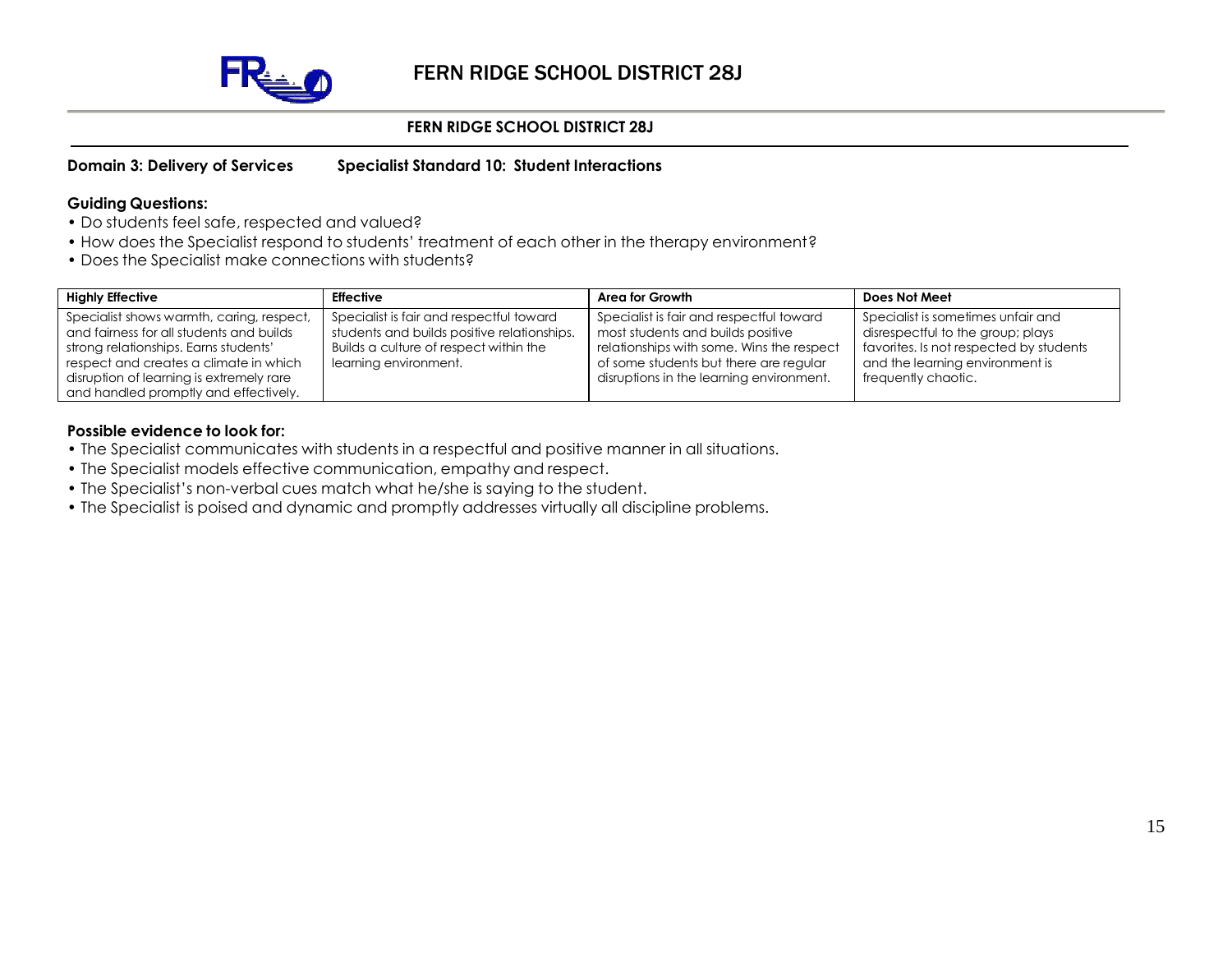

**Domain 3: Delivery of Services Specialist Standard 11: Reflection**

#### **Guiding Questions:**

- Does the Specialist take time to reflect on a lesson?
- Does the Specialist modify therapy based upon reflective analysis?

| <b>Highly Effective</b>                                                                | <b>Effective</b>                                                              | Area for Growth                                                             | Does Not Meet                                                                          |
|----------------------------------------------------------------------------------------|-------------------------------------------------------------------------------|-----------------------------------------------------------------------------|----------------------------------------------------------------------------------------|
| Specialist's reflection is highly accurate<br>and perceptive, citing specific examples | Specialist's reflection provides an<br>accurate and objective description of  | Specialist's reflection on practice is<br>moderately accurate and objective | Specialist does not reflect on practice, or<br>the reflections are inaccurate or self- |
| that were not fully successful for at least                                            | practice, citing specific positive and                                        | without citing specific examples, and                                       | serving.                                                                               |
| some students. Specialist draws on an<br>extensive repertoire including input from     | negative characteristics. Specialist<br>makes some specific suggestions as to | with only global suggestions as to how it<br>might be improved.             |                                                                                        |
| colleagues to identify alternative                                                     | how the therapy program might be                                              |                                                                             |                                                                                        |
| strategies.                                                                            | improved.                                                                     |                                                                             |                                                                                        |

- When appropriate, Specialist utilizes student feedback.
- The Specialist is constantly pursuing professional growth opportunities and applies what he/she learns.
- The Specialist can describe best practices when it comes to instruction and research.
- The Specialist reviews speech, language, and hearing literature and makes use of new information during therapy.
- The Specialist works with colleagues to reflect on what worked and what didn't and continuously improves instruction.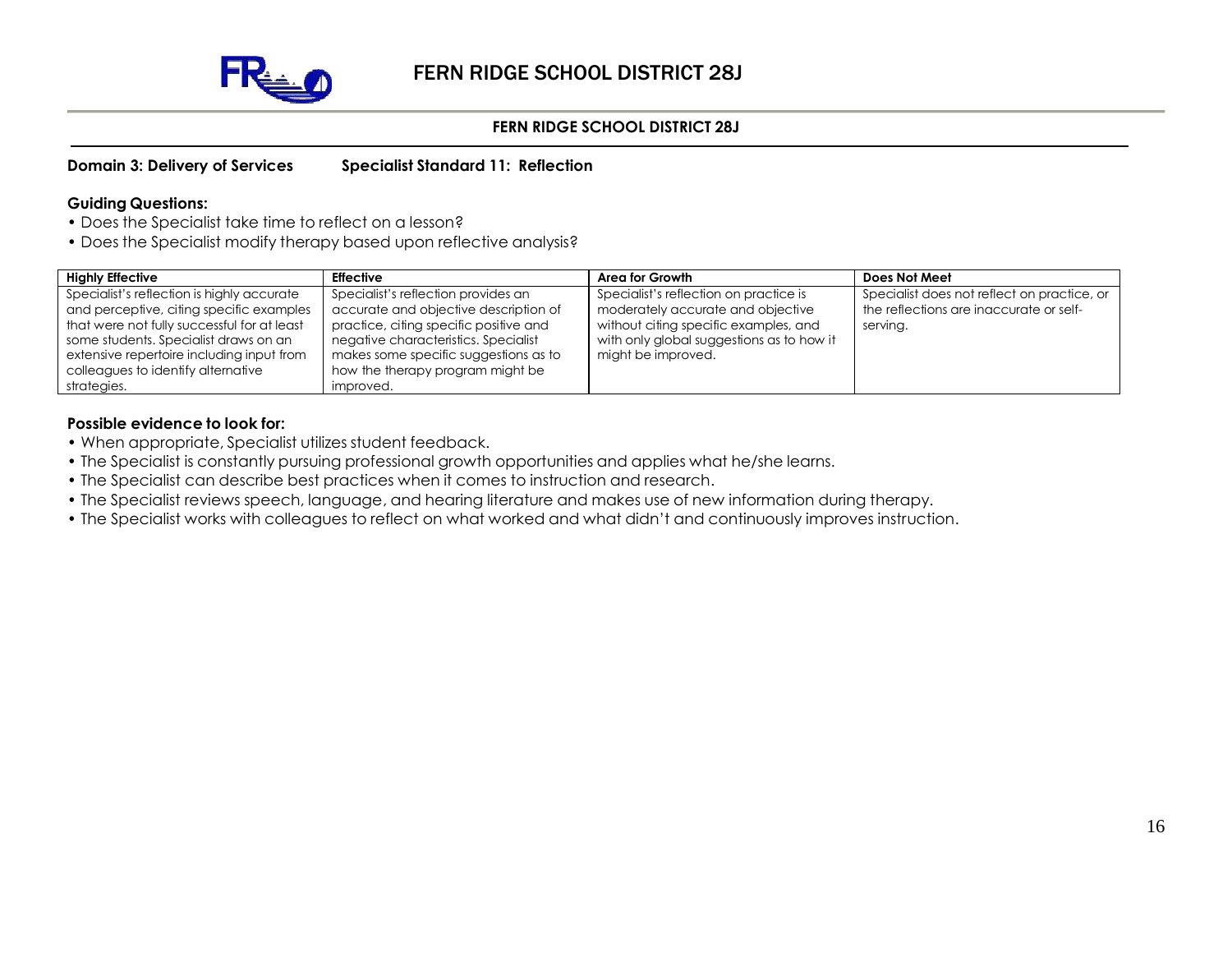

#### **Domain 4: Management Specialist Standard 12: Service Delivery**

#### **Guiding Questions:**

- Does the Specialist maximize the use of time and resources?
- Is the Specialist able to effectively schedule within the educational setting?
- Does the Specialist meet the SDI time as designated on IEP for students on their caseload?

| <b>Highly Effective</b>                                                                                                      | <b>Effective</b>                                                                                                    | Area for Growth                                                           | Does Not Meet                                                             |
|------------------------------------------------------------------------------------------------------------------------------|---------------------------------------------------------------------------------------------------------------------|---------------------------------------------------------------------------|---------------------------------------------------------------------------|
| Specialist uses a variety of creative<br>strategies that provide efficient service<br>delivery models to meet student needs. | Specialist uses a variety of strategies that<br>provide efficient service delivery models<br>to meet student needs. | Specialist uses limited service delivery<br>models to meet student needs. | Specialist does not vary service delivery<br>model to meet student needs. |

- The Specialist collaborates with teachers and staff to determine what is best for students.
- The Specialist applies creative strategies within the framework of the educational setting.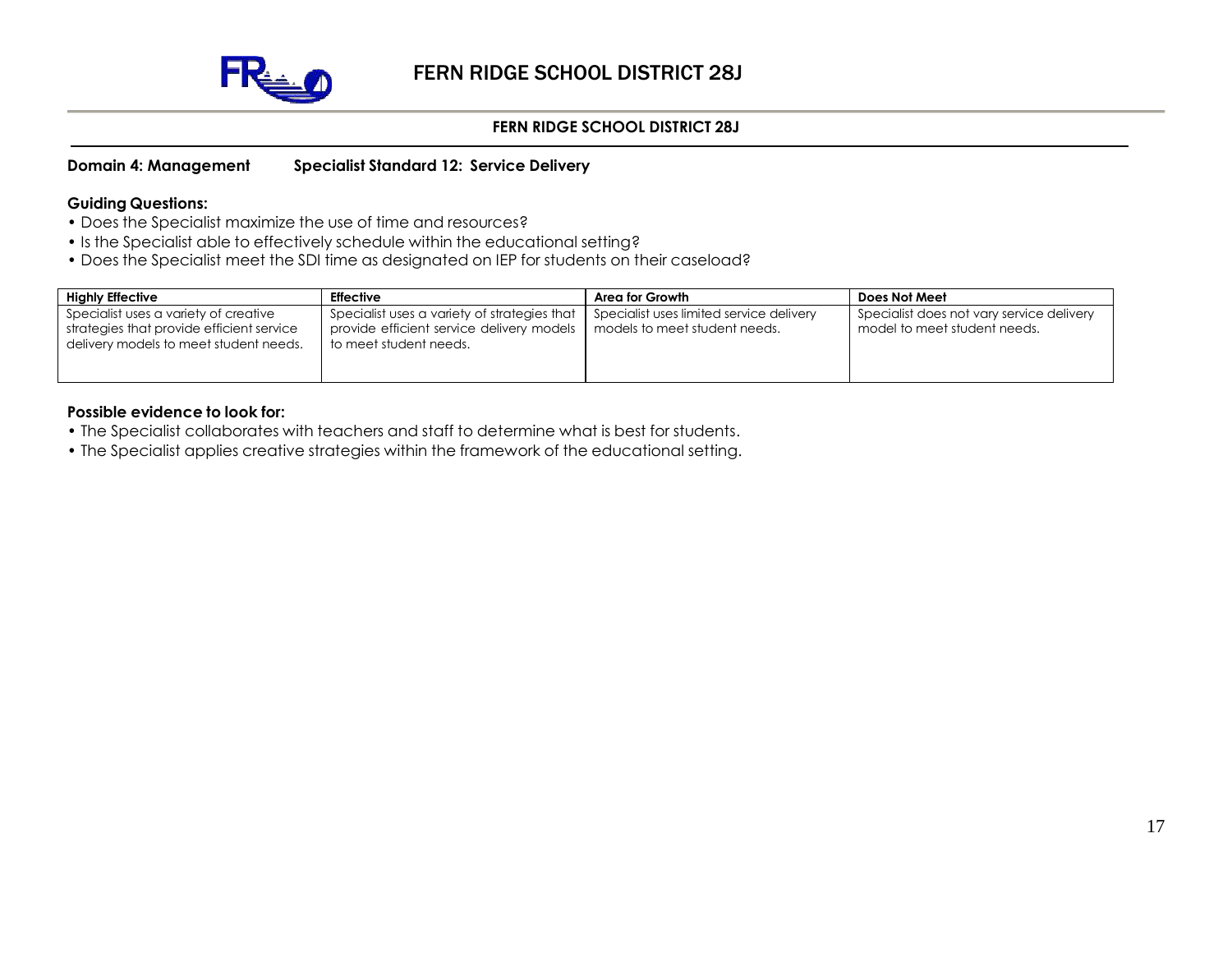

#### **Domain 4: Management Specialist Standard 13: Caseload**

#### **Guiding Questions:**

- Does the Specialist serve students regularly and consistently?
- Does the Specialist participate in intervention team meetings?
- Is the Specialist able to manage a diverse caseload?

| <b>Highly Effective</b>                                                                                                                                                                                                                                  | <b>Effective</b>                                                                                                                                                 | Area for Growth                                                                                                                        | Does Not Meet                                                                       |
|----------------------------------------------------------------------------------------------------------------------------------------------------------------------------------------------------------------------------------------------------------|------------------------------------------------------------------------------------------------------------------------------------------------------------------|----------------------------------------------------------------------------------------------------------------------------------------|-------------------------------------------------------------------------------------|
| Specialist continually makes decisions on<br>eligibility, including dismissal. Provides<br>prompt and consistent intervention to<br>special education students. Supports<br>general education initiatives that focus<br>on achievement for all students. | Specialist continually makes decisions on<br>eligibility while serving a variety of special<br>education students with<br>speech/language services on their IEP. | Specialist maintains caseload while<br>limiting service delivery to only students<br>who have a Communication Disorder<br>eligibility. | Specialist inefficiently manages<br>caseload and inconsistently serves<br>students. |

- The Specialist continually evaluates caseload.
- The Specialist collaborates with staff to determine needs across educational settings.
- The Specialist serves on teams that promote the use of data-driven instruction, evidence-based practices and the use of problem solving models.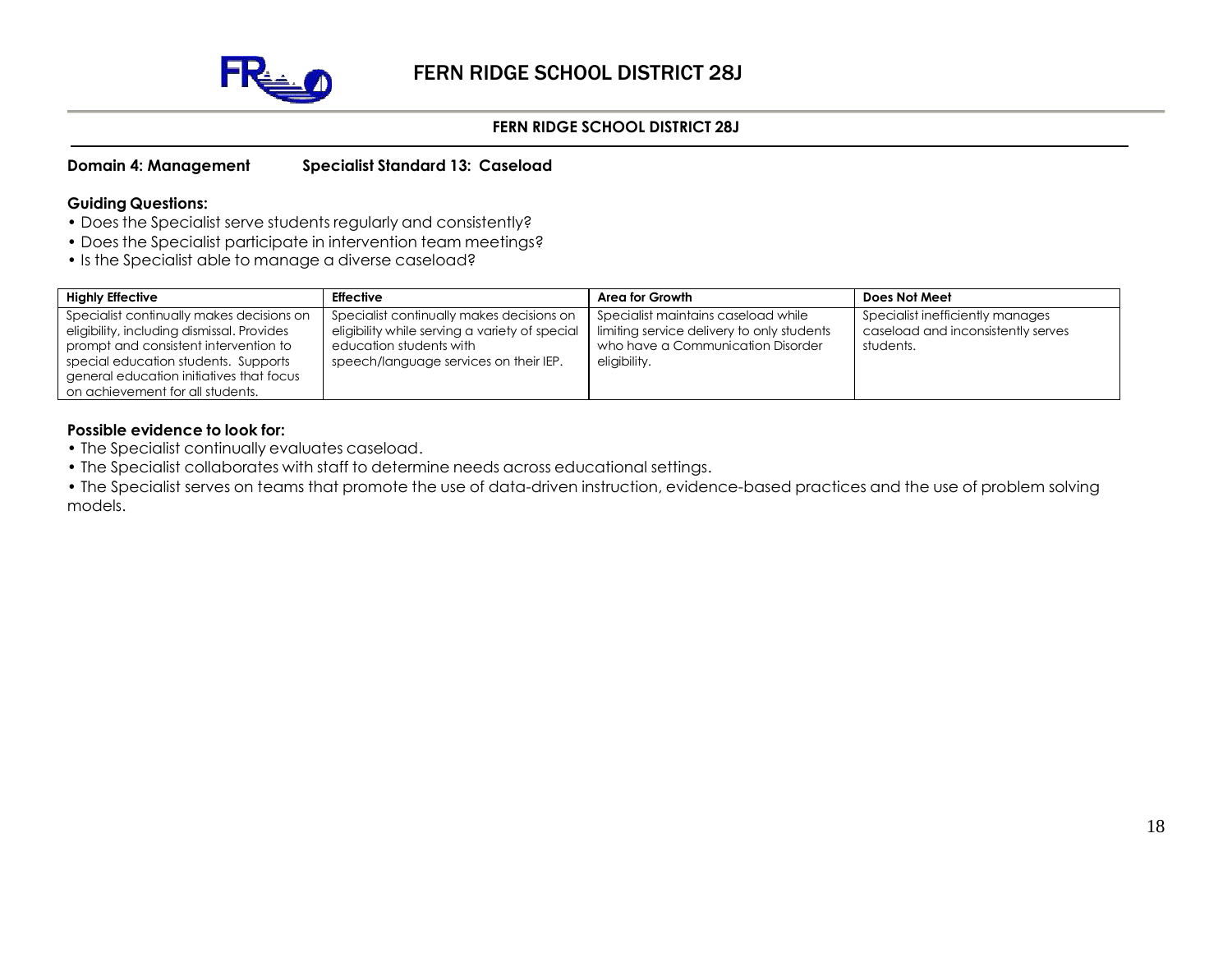

#### **Domain 5: Professional Responsibilities Specialist Standard 14: Professionalism**

#### **Guiding Questions:**

- Does the Specialist respond professionally to all constituents: parents, students, colleagues, supervisors and the community?
- What kind of recordkeeping and documentation system does the Specialist use to keep track of communication with all stakeholders? How effective is that system?
- Does the Specialist reliably perform required duties as assigned?

| <b>Highly Effective</b>                  | <b>Effective</b>                     | Area for Growth                           | Does Not Meet                              |
|------------------------------------------|--------------------------------------|-------------------------------------------|--------------------------------------------|
| Specialist presents self as a consummate | Specialist demonstrates professional | Specialist occasionally acts and/or       | Specialist frequently acts and/or presents |
| professional and always observes         | demeanor/behavior and maintains      | presents self in an unprofessional manner | self in an unprofessional manner and       |
| appropriate boundaries.                  | appropriate boundaries.              | and disrespects boundaries.               | violates boundaries.                       |

- The Specialist communicates in a professional, respectful and positive manner to district/building personnel.
- The Specialist's recordkeeping system is clear, organized, up-to-date, and easy to understand.
- The Specialist can be counted on to complete all required duties, reports and paperwork in a timely manner (e.g., attendance, email, etc.).
- The Specialist resolves concerns and problems in an appropriate and timely manner.
- Professionalism may include regular attendance and punctuality, appropriateness of dress, ethical and honest judgment, respect of boundaries and confidentiality, and among other qualities applicable to the position and school expectations.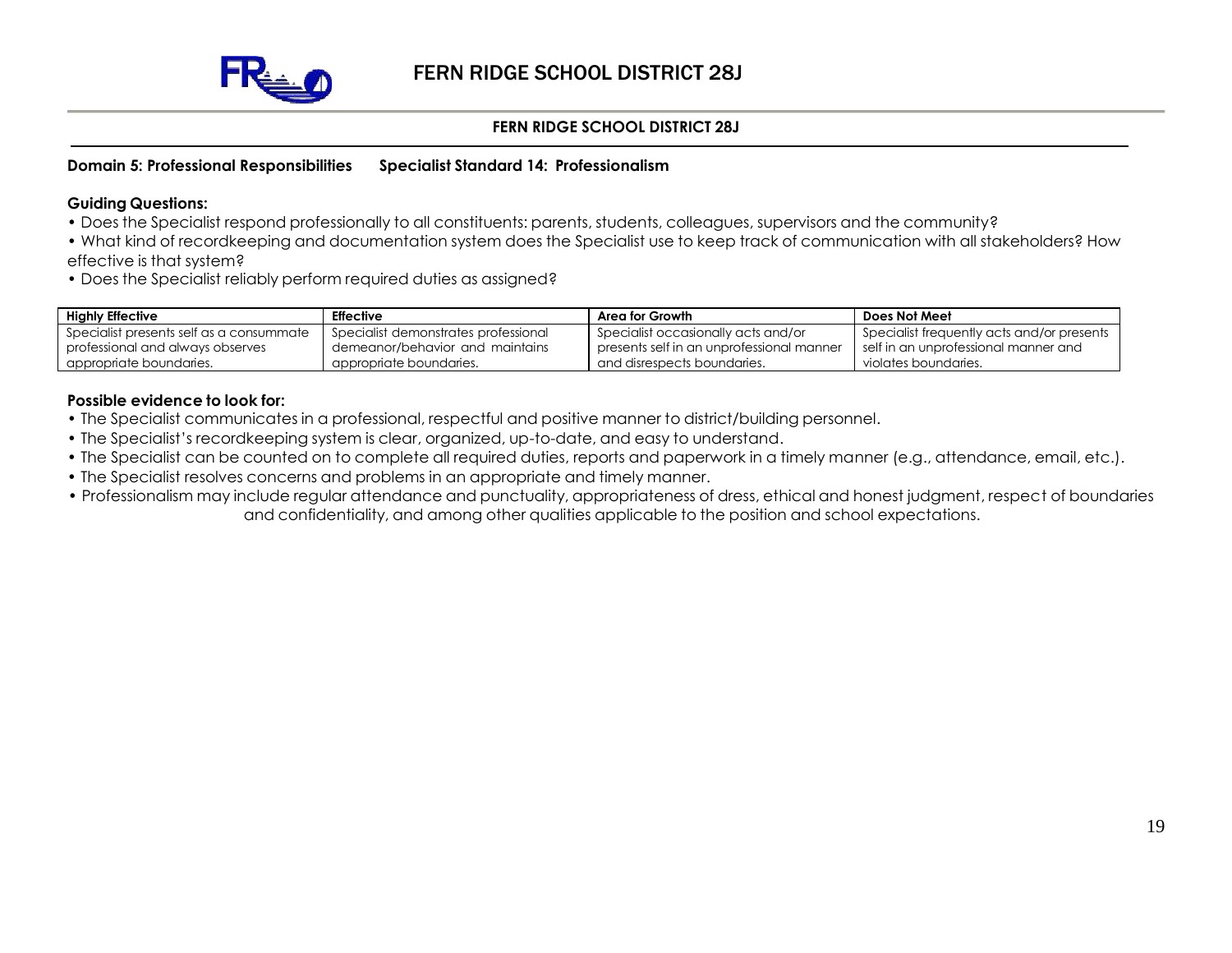

#### **Domain 5: Professional Responsibilities Specialist Standard 15: Collaboration**

#### **Guiding Questions:**

- During the evaluation and IEP process, is the Specialist involved with colleagues?
- To what extent is Specialist involved with collaboration?
- Does the Specialist have respectful relationship with colleagues?

| <b>Highly Effective</b>                  | <b>Effective</b>                        | Area for Growth                         | Does Not Meet                             |
|------------------------------------------|-----------------------------------------|-----------------------------------------|-------------------------------------------|
| Collaborates with classroom teachers,    | Collaborates with classroom teachers,   | Meets infrequently with classroom       | Does not meet with classroom teachers,    |
| other professionals, and peers when      | other professionals, and peers to share | teachers, other professionals, to share | other professionals, and peers and is not |
| sharing ideas, looking at student work,  | therapy ideas while looking at student  | therapy ideas.                          | open to collaboration.                    |
| and utilizing data to drive instruction. | work.                                   |                                         |                                           |

#### **Possible evidence to look for:**

- The Specialist highly values collaboration and positive relationships.
- The Specialist meets frequently with collaboration teams, such as PLCs, SET, and/or EBISS.

• The Specialist is receptive to input from colleagues, outside agencies, and other stakeholders to provide a system of support that enhances the student(S) learning experiences.

- The Specialist encourages colleagues to share professional ideas, thoughts, and comments regarding learning?
- The Specialist shares information, ideas, materials and resources with peers and others.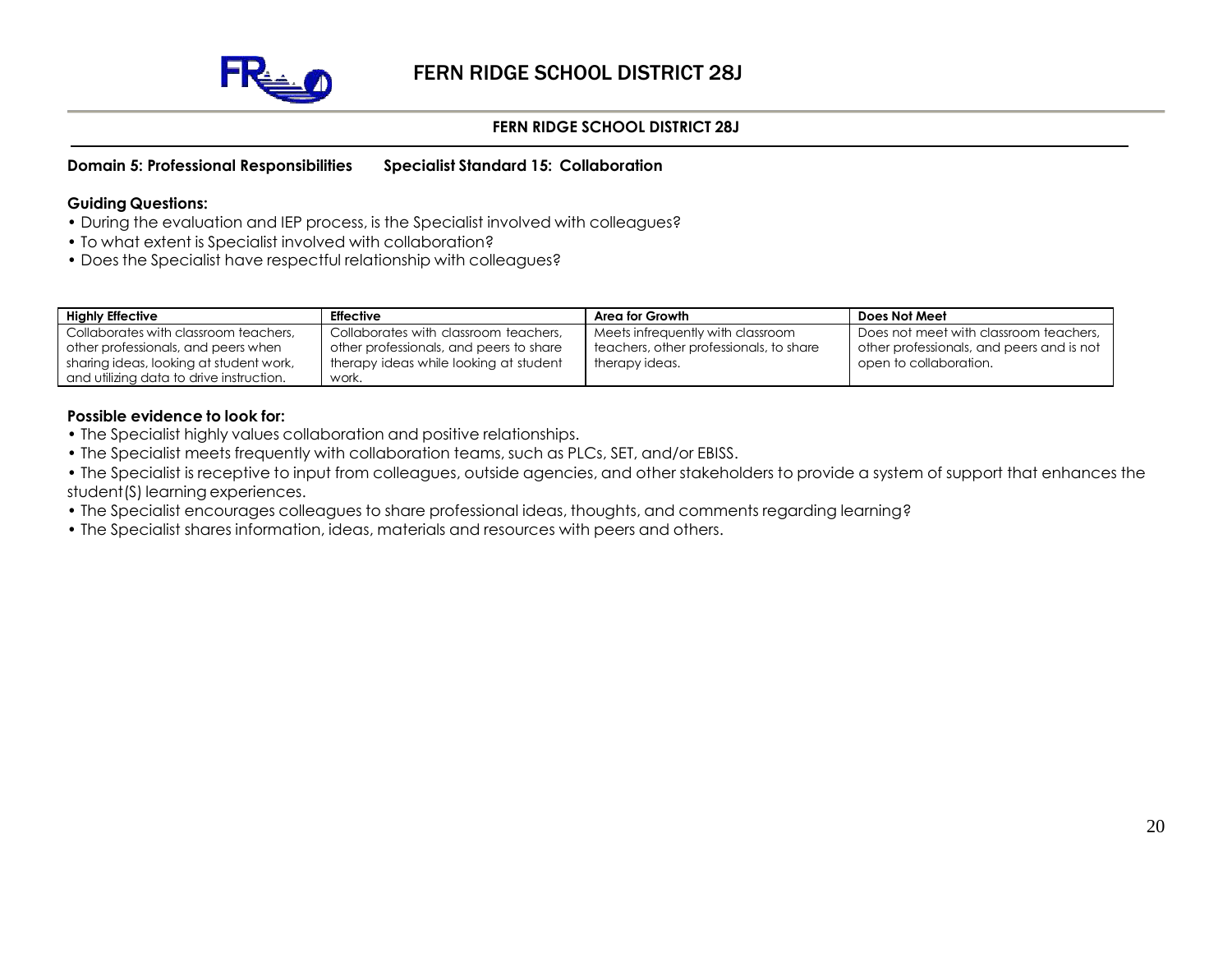

**Domain 5: Professional Responsibilities Specialist Standard 16: Self-Improvement**

#### **Guiding Questions:**

- Is the Specialist a self-directed learner when it comes to professional growth opportunities?
- Does the Specialist seek involvement in activities that will further his/her professional growth and promote student learning?
- Does the Specialist earn continuing education or professional development units to meet requirements for the Oregon Board of Examiners' licensing requirements?

| <b>Highly Effective</b>                | <b>Effective</b>                         | Area for Growth                        | Does Not Meet                          |
|----------------------------------------|------------------------------------------|----------------------------------------|----------------------------------------|
| Specialist seeks out best practices,   | Specialist listens thoughtfully to other | Specialist keeps an eye out for new    | Specialist is not open to ideas for    |
| feedback, and suggestions, which are   | viewpoints and responds constructively   | ideas to improve therapy, but          | improving therapy and learning. Is     |
| integrated into practice. Active       | to suggestions and criticism. Seeks out  | implementation is with mixed results.  | defensive and/or resistant to changing |
| participant of professional workshops, | effective therapy ideas from colleagues  | Shows minimal interest in listening to | professional practices.                |
| study groups, reading and/or research  | and other sources.                       | feedback and suggestions.              |                                        |
| to improve speech-language learning.   |                                          |                                        |                                        |

- The Specialist can describe best practices when it comes to instruction, content area, and research.
- The Specialist is constantly seeking to improve his/her performance through professional growth opportunities as a life-long learner by reviewing literature and sharing with others.
- The Specialist is involved in professional activities that address possible areas for growth.
- The Specialist presents to his/her peers.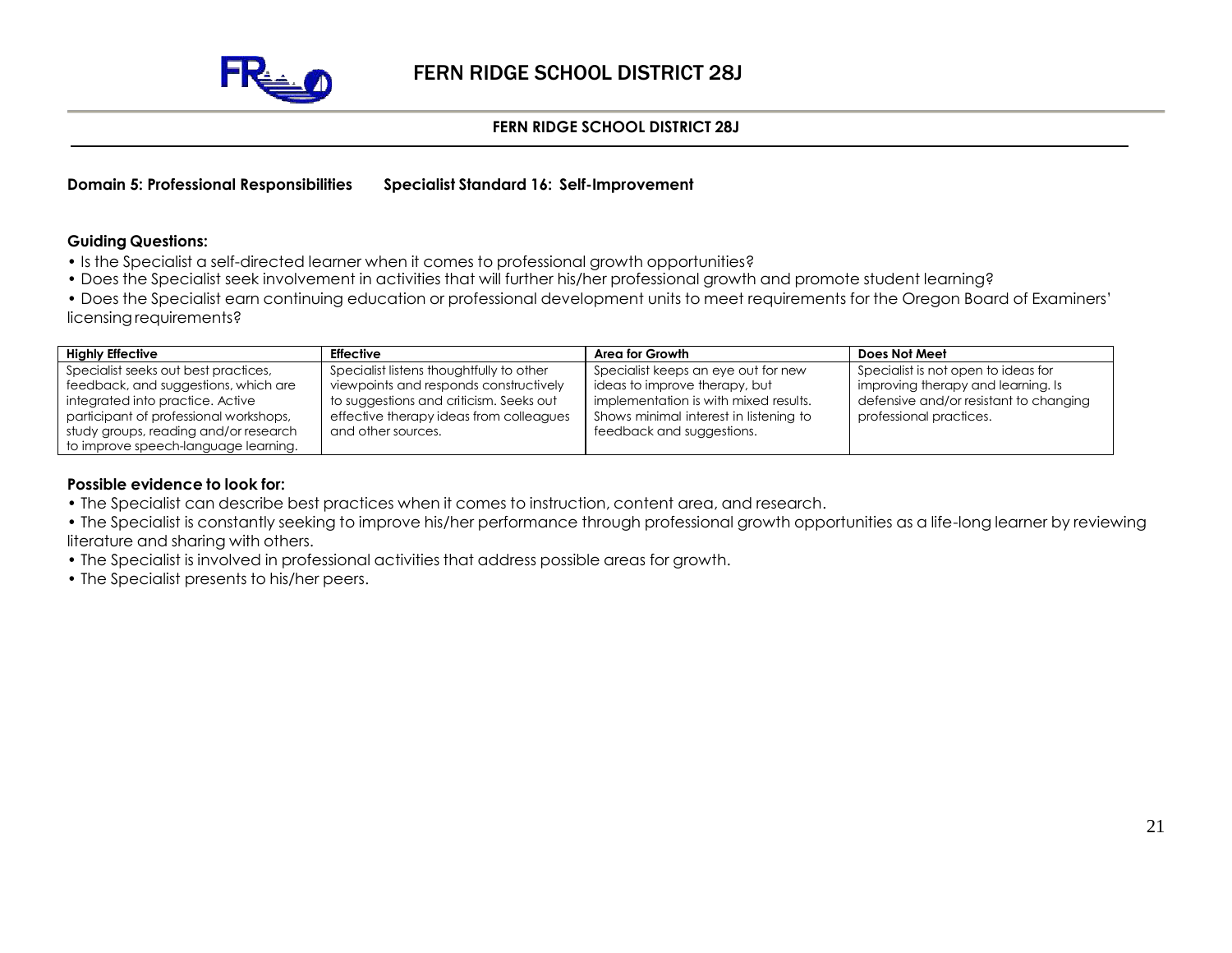

## **Domain 5: Professional Responsibilities Specialist Standard 17: Rules, Regulations, Laws, and Ethical Standards**

#### **Guiding Questions:**

- Does the Specialist adhere to federal and local policies and procedures?
- Does the Specialist consult with colleagues/administrators regarding ethical/legal issues?

| <b>Highly Effective</b>                                                                                                                                                                                                                                                     | <b>Effective</b>                                                                                                                                                    | Area for Growth                                                                                                                                                                    | Does Not Meet                                                                                                                                                                       |
|-----------------------------------------------------------------------------------------------------------------------------------------------------------------------------------------------------------------------------------------------------------------------------|---------------------------------------------------------------------------------------------------------------------------------------------------------------------|------------------------------------------------------------------------------------------------------------------------------------------------------------------------------------|-------------------------------------------------------------------------------------------------------------------------------------------------------------------------------------|
| Specialist demonstrates professional<br>performance and consults with<br>colleagues regarding ethical and/or<br>litigious situations while upholding the<br>ethical behavior and rules and<br>regulations as outlines in the Oregon<br><b>Board of Examiners for Speech</b> | Specialist upholds the importance of<br>ethical behavior rules and regulations as<br>outlined in the Oregon Board of<br>Examiners for Speech Language<br>Pathology. | Specialist understands the importance of<br>ethical behavior and rules and<br>regulations as outlined in the Oregon<br><b>Board of Examiners for Speech</b><br>Language Pathology. | Specialist does not demonstrate ethical<br>behavior or follow the rules and<br>regulations as outlined in the Oregon<br><b>Board of Examiners for Speech</b><br>Language Pathology. |
| Language Pathology.                                                                                                                                                                                                                                                         |                                                                                                                                                                     |                                                                                                                                                                                    |                                                                                                                                                                                     |

- The Specialist maintains confidentiality of students' records.
- The Specialist communicates as needed with colleagues/administrators regarding procedural and compliance issues.
- THE Specialist maintains his/her record as outlined in the TSPC Guidelines.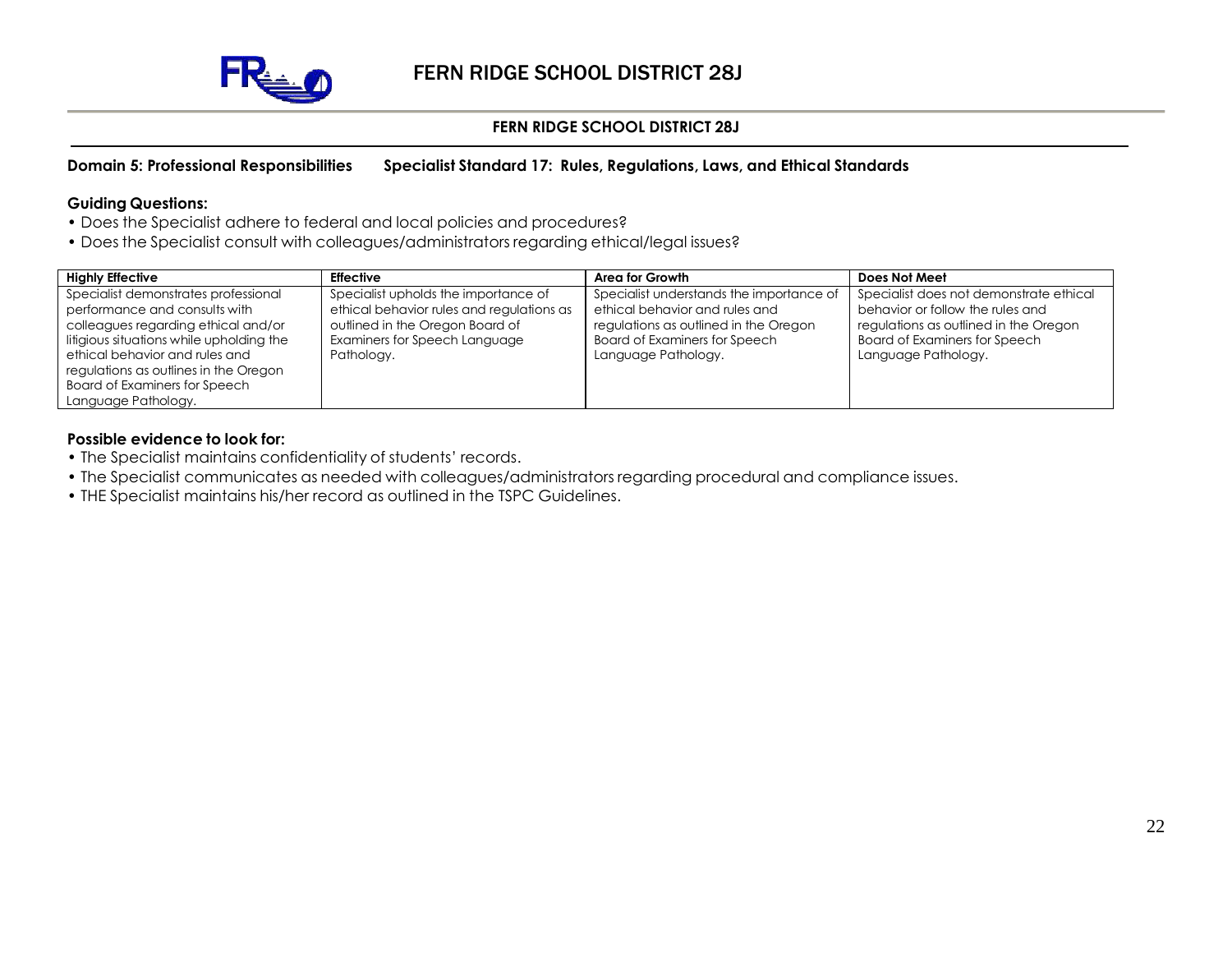

#### **Domain 5: Professional Responsibilities Specialist Standard 18: Supervision** *(when applicable)*

#### **Guiding Questions:**

- Does the Specialist have positive working relationships with Specialist -A?
- Does the Specialist provide ongoing and supportive feedback in a timely manner?

| <b>Highly Effective</b>                                                                                                                                                                                                                                  | <b>Effective</b>                                                                                                                                                                                                                                 | Area for Growth                                                                                                        | Does Not Meet                                                                                   |
|----------------------------------------------------------------------------------------------------------------------------------------------------------------------------------------------------------------------------------------------------------|--------------------------------------------------------------------------------------------------------------------------------------------------------------------------------------------------------------------------------------------------|------------------------------------------------------------------------------------------------------------------------|-------------------------------------------------------------------------------------------------|
| Specialist supervises and trains Specialist-<br>A while providing ongoing feedback<br>and support including information<br>regarding students' disabilities, therapy<br>deliver, therapy planning, and data<br>collection while maintaining all required | Specialist supervises and trains Specialist-<br>A while providing ongoing feedback<br>and support, when requested, included<br>information regarding students'<br>disabilities, therapy delivery, therapy<br>planning, and data collection while | Specialist supervises and trains Specialist-<br>A providing limited support while<br>maintaining all required records. | Specialist fails to provide support to<br>Specialist-A and does not maintain<br>proper records. |
| records on personnel they supervise.                                                                                                                                                                                                                     | maintaining all required records.                                                                                                                                                                                                                |                                                                                                                        |                                                                                                 |

- The Specialist maintains records on supervision.
- The Specialist follows the guidelines for supervision as outlined by the Oregon Board of Examiners for Speech Language Pathology.?
- The Specialist clearly defines expectations for the Specialist -A.
- The Specialist establishes a positive working relationship with their Specialist -A.
- The Specialist is responsible for the extent, type and quality of services provided by each Specialist -A.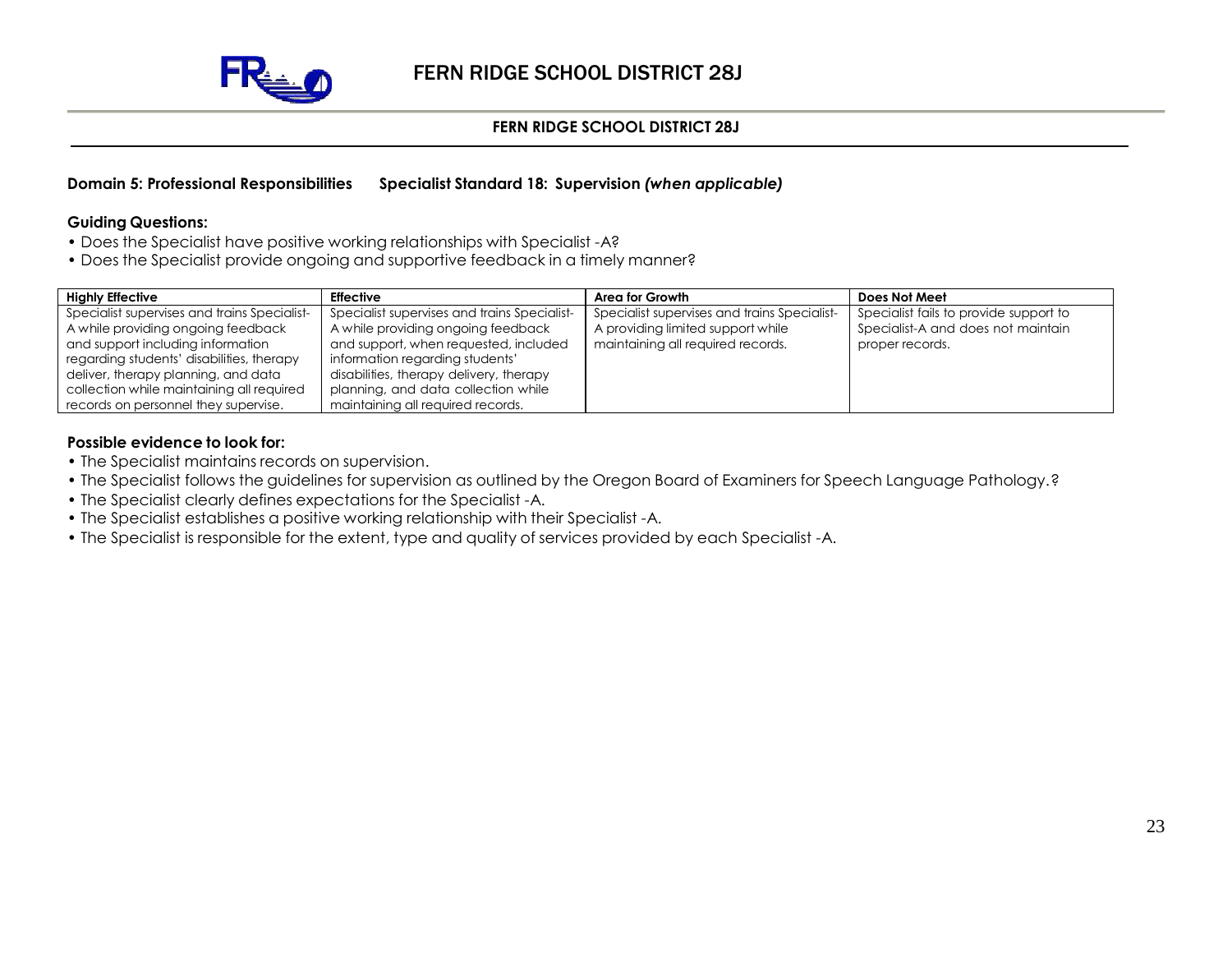

# **Informal Observation Form A**

| Name:     | Date:                |
|-----------|----------------------|
| Observer: | Time of Observation: |

|                                                                                                                                                               | Highly<br>Effective | Effective | Concern | <b>Comments</b> |
|---------------------------------------------------------------------------------------------------------------------------------------------------------------|---------------------|-----------|---------|-----------------|
| <b>Planning and Preparation</b><br>·lesson planning<br>• standards<br>•assessment<br>•environment                                                             |                     |           |         |                 |
| <b>Classroom Management</b><br>• expectations<br>• strategies<br>• relationships<br>• routines                                                                |                     |           |         |                 |
| <b>Delivery of Instruction</b><br>•subject knowledge<br>•engagement<br>• clear objectives<br>· makes connections<br>• multiple strategies<br>·differentiation |                     |           |         |                 |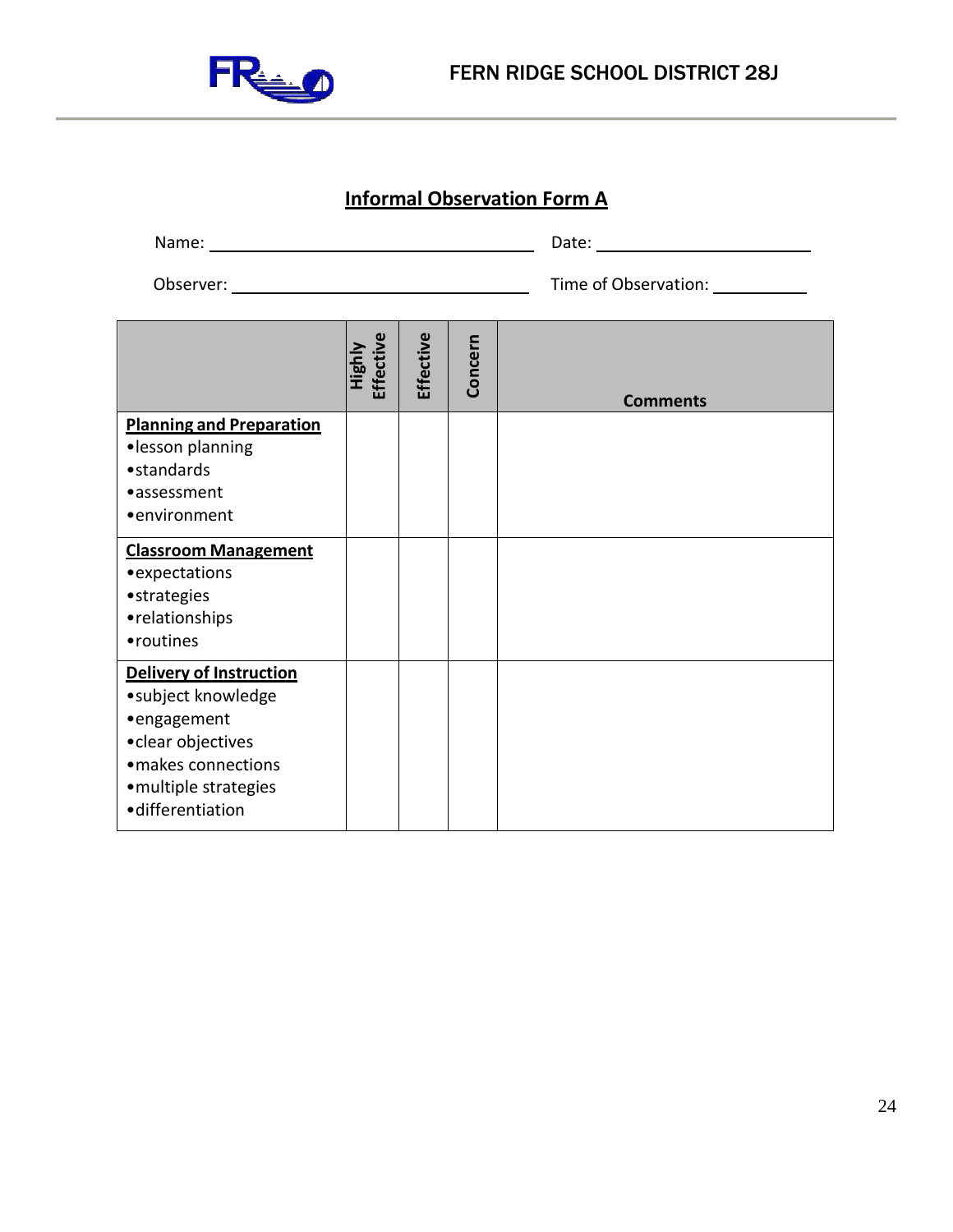

# **Informal Observation Form B**

| Name:     | Date:                |
|-----------|----------------------|
| Observer: | Time of Observation: |

| I noticed:                       | I wondered about:  |
|----------------------------------|--------------------|
|                                  |                    |
|                                  |                    |
|                                  |                    |
|                                  |                    |
|                                  |                    |
|                                  |                    |
|                                  |                    |
| <b>Support/Resources Needed:</b> | <b>Next Steps:</b> |
|                                  |                    |
|                                  |                    |
|                                  |                    |
|                                  |                    |
|                                  |                    |
|                                  |                    |
|                                  |                    |
|                                  |                    |
|                                  |                    |
|                                  |                    |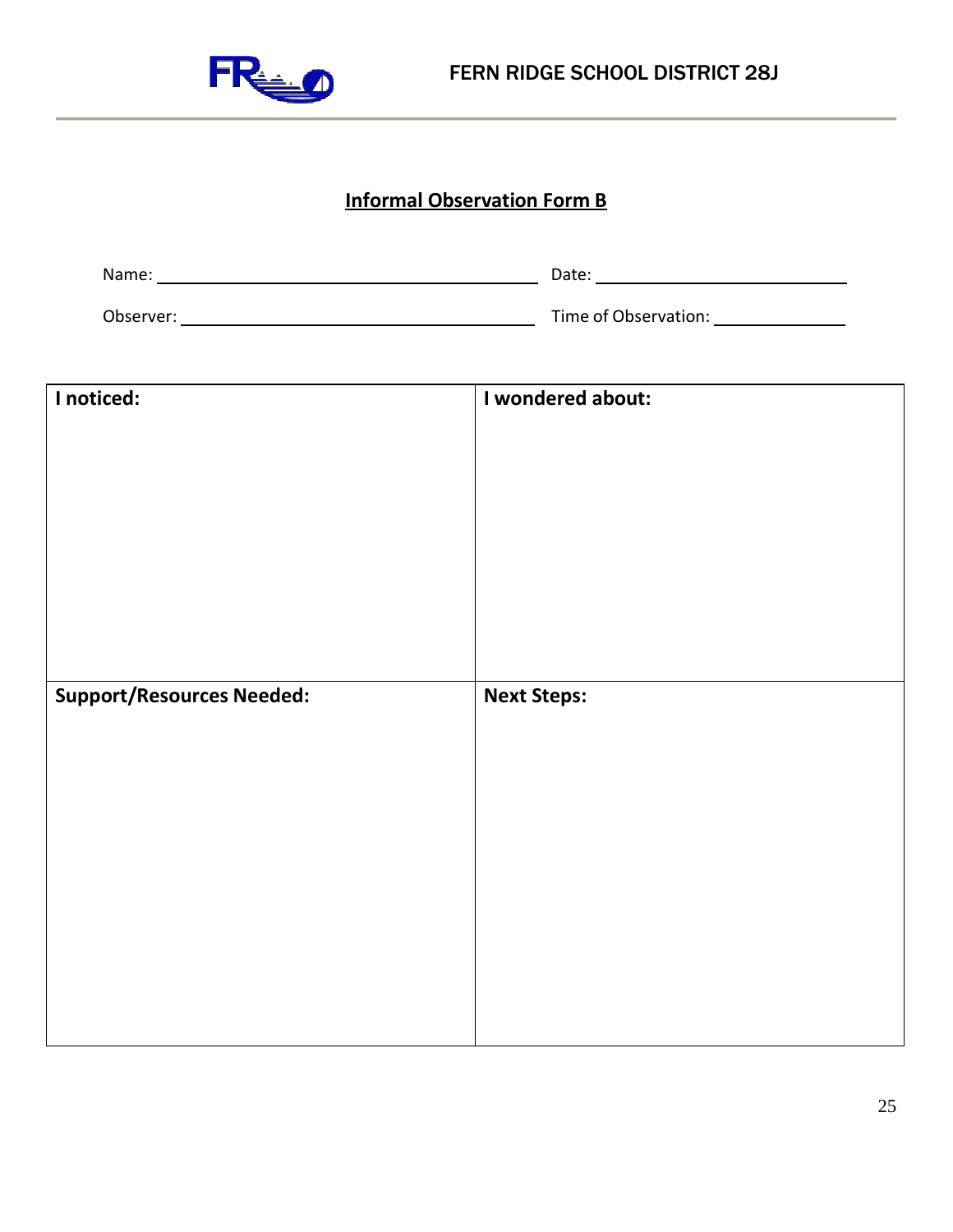

# **Glossary of Terms**

Professional Growth and Performance Evaluation Manual

**Contract Teacher:** Any teacher who hassuccessfully completed three years as a probationary teacher in Fern Ridge Schools**.**

**Differentiation:** Adapting instruction to individual learning needs.

**Domain:** Six (6) broad categories containing the 30 standardsfor teaching effectiveness.

**Formal Observation:** A scheduled classroom visit by a supervisor that resultsin some kind of written feedback from the supervisor. Formal observationsinclude a pre- and post-observation meeting between teacher and supervisor. Probationary teachers will be formally observed two times perschool year. Contract teachers may receive formal observations any time a supervisor deems necessary.

**Diagnostic Assessment:** An assessment to measure where students are currently in their learning (i.e., Pre-assessments). Used to focus or guide future instruction.

Formative Assessment: Ongoing assessments to measure student learning throughout instruction (i.e., On-the-Spot, Interim, Check for Understanding, Exit Tickets, etc.). Used to modify ongoing instruction.

**Summative Assessment:** An assessment delivered at the end of instruction to measure overall student learning.

**Goal-Setting Form:** Yearly form used by a teacher to identify goals. The teacher submitsthisform to their supervisor by October 15 and it is reviewed at the Yearly Reflection Meeting.

**Growth Cycle:** Contract teachers participate in the growth cycle. By October 15, teachers willsubmit their Professional Growth Action Plan to their supervisors. A yearly reflection meeting with their supervisors should be completed by June 1st.

**Guiding Questions:** Questions that teachers and supervisors use to focustheir observations and reflectionsregarding teaching standards.

**Improvement Cycle:** A performance review to help determine support strategiesthat will lead to either a return to the growth cycle or the implementation of an Improvement Plan.

**Improvement Plan:** A plan may be developed and implemented when a probationary teacher has an unsatisfactory review/evaluation. If the teacher does not improve through the implementation of this plan, he/she will not be recommended for rehire.

**Informal observations:** The purpose of the informal observation isfor the supervisor to observe effective teaching strategies and student engagement. Contract teachers will be informally observed three (3) or four (4) times per year. Observations will be followed up with written and verbal feedback from the supervisor within 48 hours.

**Learning Goals:** A long-term learning target (i.e., state standard or power standard). An end result of instruction.

**Learning Objectives:** Specific measurable activities or pedagogy for accomplishing a learning goal.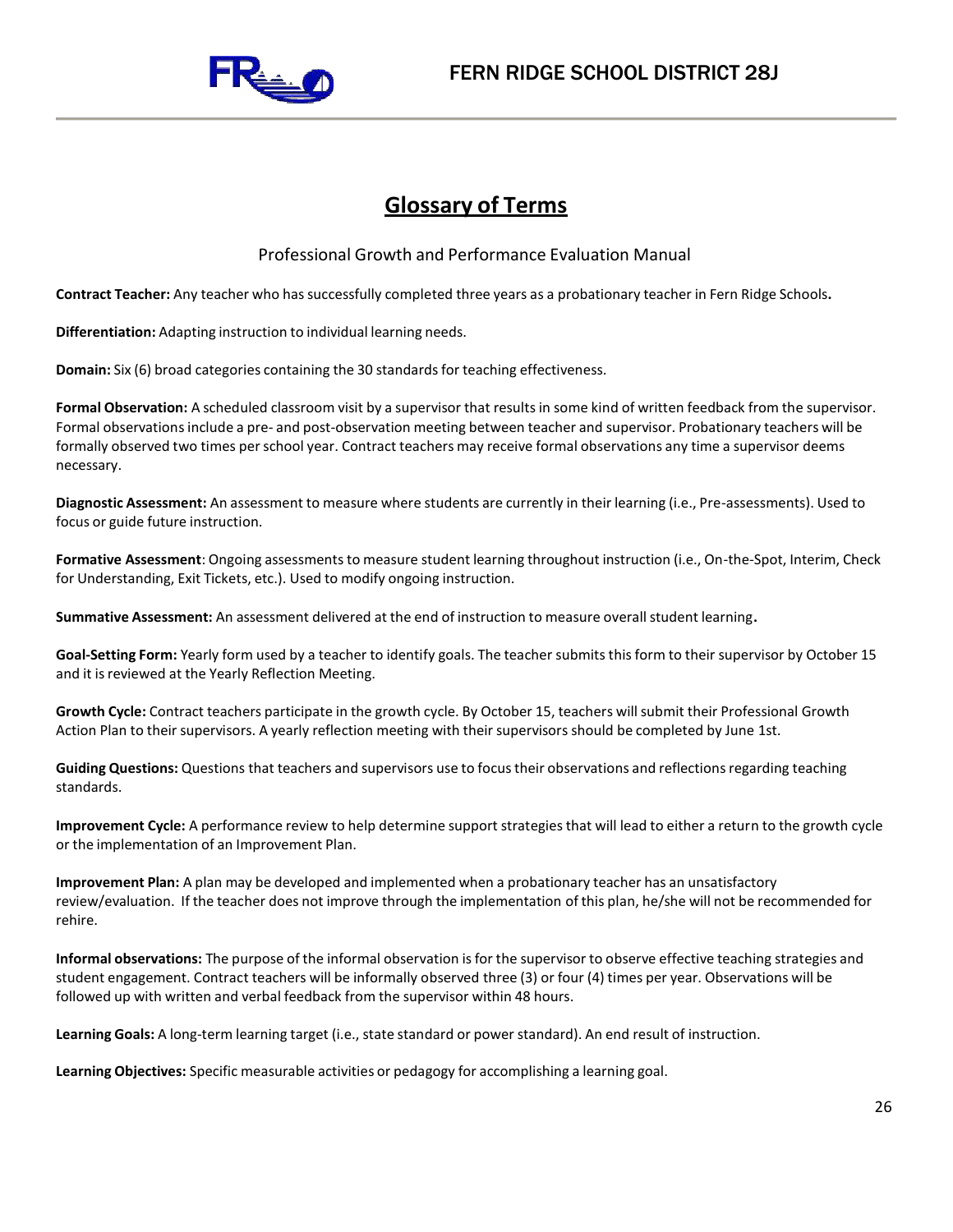

**Performance Levels:** Levels used to rate teachers on the standards are based on the following scale: *Highly Effective, Effective, Areas for Growth* and *Does Not Meet*. It is important to realize that although this system defines how to evaluate teachers according to standards, determinations about teacher performance can also be made according to state law, and there are instances when state law would supersede this evaluation system.

• **Highly Effective:** The teacher's skillsin this content area are in the top of their field and can serve as a model and example to other teachers. There must be significant evidence for a teacher to be ranked highly effective on the evaluation rubric.

- **Effective:** The performance is strong, and there are no apparent weaknesses.
- **Basic:** The performance is satisfactory, but there are specific areasthat can be improved.
- **Unsatisfactory:** The performance is unacceptable and must improve significantly.

**Performance Evaluation:** A conference to review mini and formal observation data in the context of the Fern Ridge Schools performance evaluation rubric.

Possible Evidence: Verification or proof of the teaching standards in action.

**Probationary Teacher:** Any teacher in their first three (3) years of teaching in any Fern Ridge school.

**Professional Development:** Ongoing, yearly training and collaborative opportunities designed to foster professional growth in order to improve student learning and teaching effectiveness.

**Professional Growth Action Plan:** Activitiesselected to improve teaching effectiveness and student learning. This plan includes one (1) to three (3) goals and will be designed yearly between a certified employee and building administrator. Each plan shall include measurable outcomes that are evidenced through data collection. This plan is reviewed at the Yearly Reflection Meeting.

**Repertoire:** A variety of instructional techniques or methods.

Standard: Performance criteria used by teachers to set goals and used by supervisors to evaluate or review teacher effectiveness. These 30 standards represent Fern Ridge Schools' criteria of effective teaching.

**Support Strategy:** Offered when a supervisor determines a teacher is not performing satisfactorily. These strategies are building based, informal and include building administrator and teacher.

**Yearly Reflection Meeting:** A meeting between a teacher and supervisor, held by June 1 for the purpose of reflecting on and evaluating the teacher's progress. Prior to this meeting, the teacher completesthe Yearly Evaluation Form and submits to their supervisor. At the meeting:

- The supervisor and teacher review the Yearly Evaluation Form; the supervisor highlights a performance level for each standard,
- The supervisor and teacher discuss progresstowards goals as detailed on the teacher's Goal-Setting Form,
- The supervisor and teacher discuss progresstoward meeting the teacher's Professional Growth Action Plan, and
- The supervisor makes a written recommendation regarding continued employment.